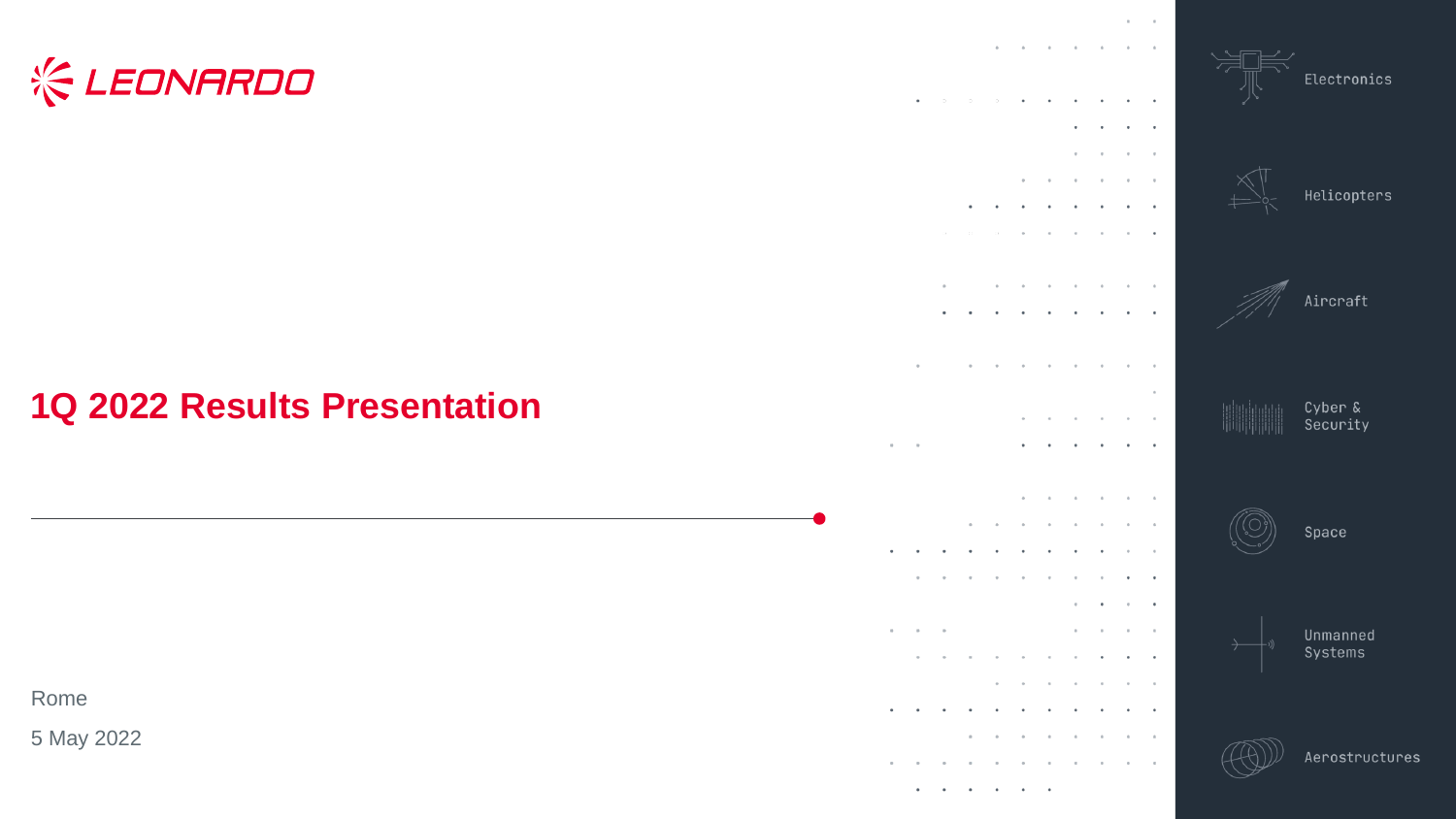### **Agenda**

- 
- Q&A
- Sector results
- Appendix

#### • **Key messages** *Alessandro Profumo, Chief Executive Officer*

• Financial review *Alessandra Genco, Chief Financial Officer*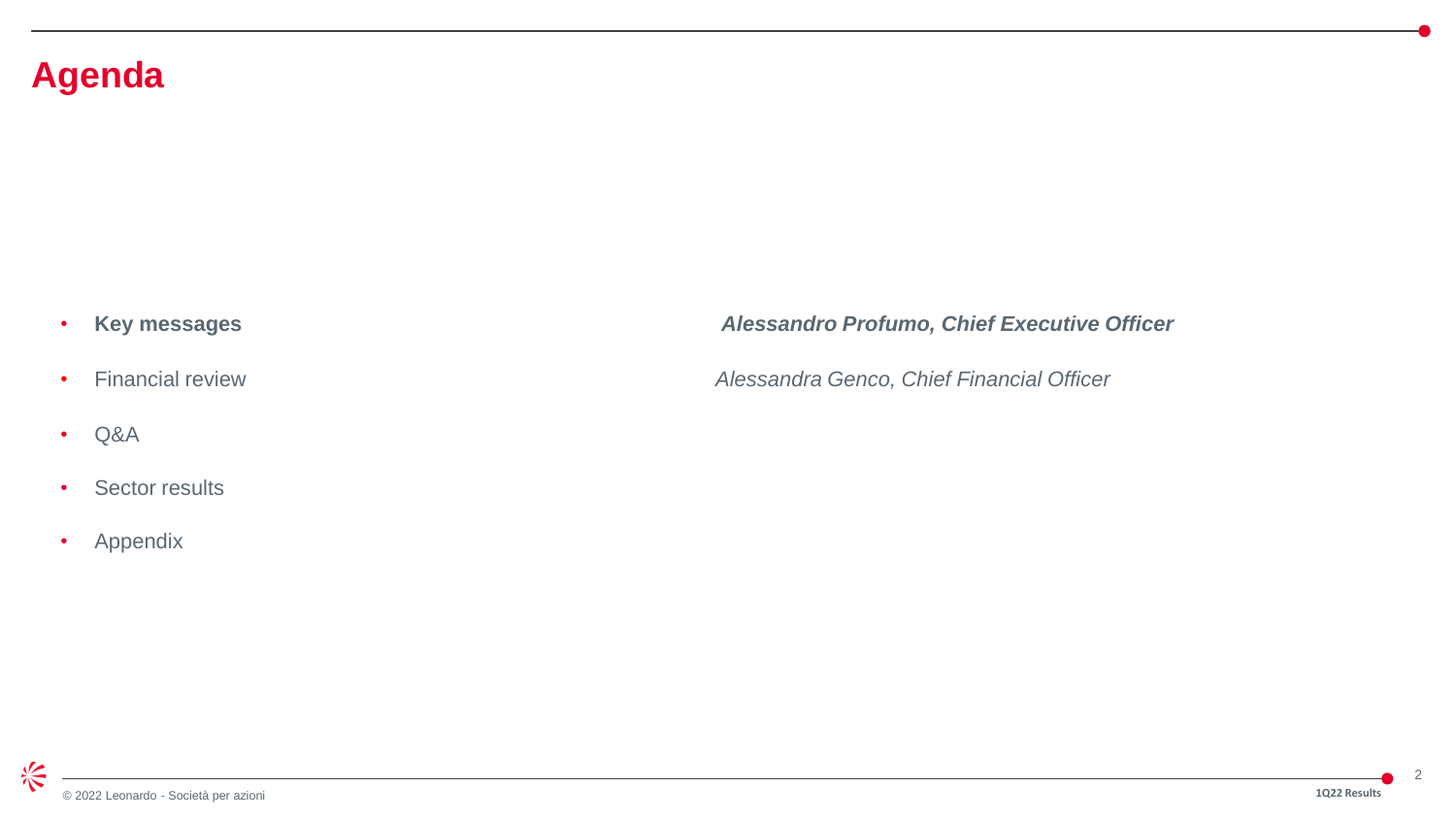## **Good start to the year: progressing well with our plans**

**First step to achieve our FY2022 Guidance**

#### **GOOD START TO THE YEAR IN LINE WITH EXPECTATIONS**

#### **STRONG DEMAND FROM DEFENCE AND GOVERNMENTAL MARKETS**

**CLEAR RECOVERY PATH IN AEROSTRUCTURES**

- Back on a growth path
- Progressing well with our plans
	- Order intake of  $\epsilon$  3.8 bn, up 10.8% with no jumbo orders included
	- Backlog at € 36.3 bn
	- Revenues at  $\in$  3.0 bn, up 7.7% YoY
	- EBITA at  $\in$  132 mln, up 38.9% YoY
	- RoS at 4.4%, up 1.0 p.p.
	- FOCF at  $\epsilon$  -1.1 bn, up over 300 million YoY
- S&P revised outlook to positive
- Reconfirming 2022 guidance
- Leveraging on our exposure in key domestic markets
- Good continued demand in export markets
- Well positioned in markets that are committed to growing their defence spending
- Moving towards closer European co-operation
- Airbus production recovering
- Boeing 787 deliveries resuming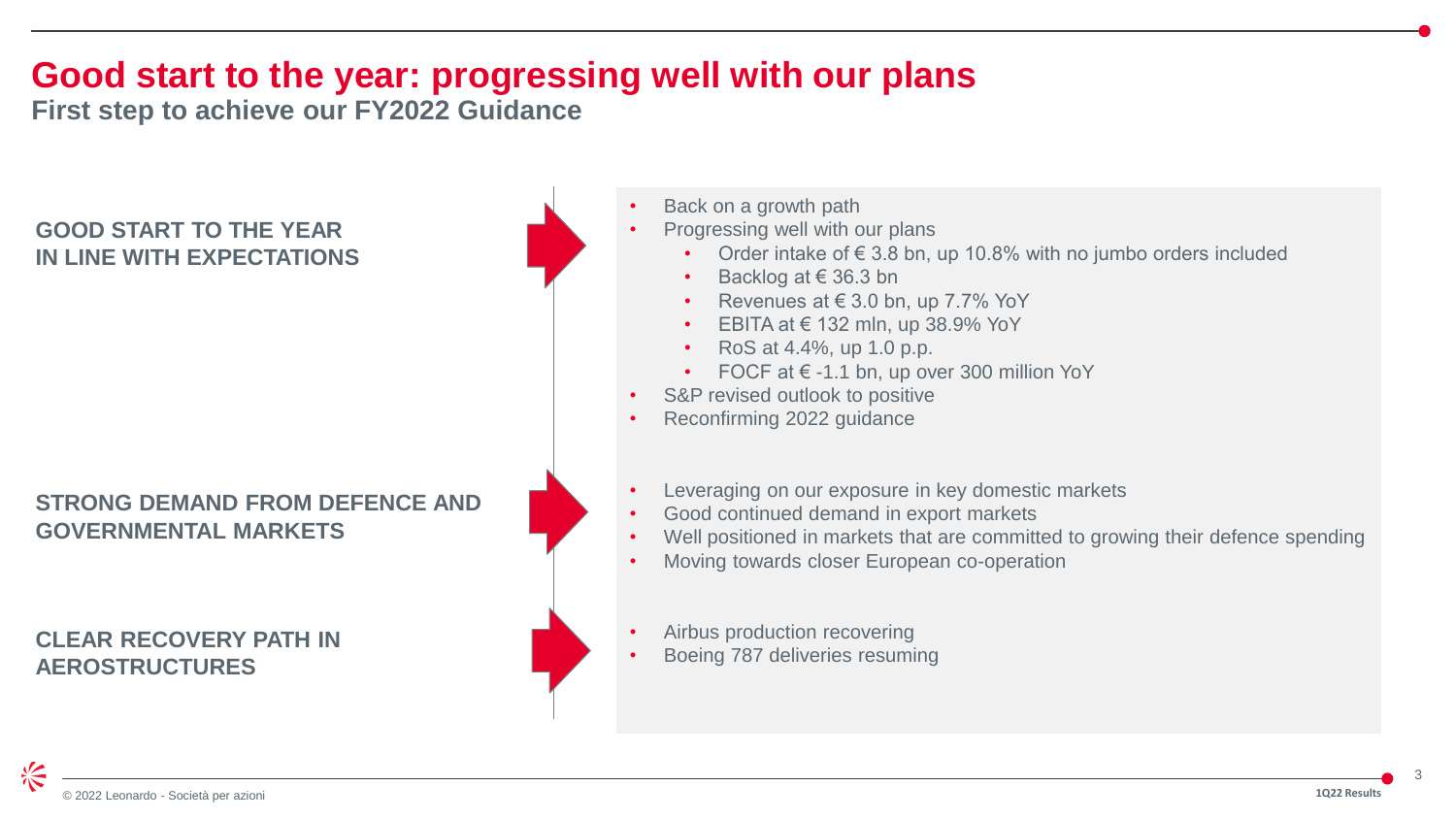### **Strategic progress update: taking actions on portfolio**

**Disposal of Global Enterprise Solutions and Advanced Acoustic Concepts**

#### **Sale of GES**

- Leonardo DRS signed a definitive agreement to sell its Global Enterprise Solutions business (GES) to SES for \$ 450 million, gross of taxes
- The disposal will also help optimize our portfolio and make us more focused on our core businesses

#### **Sale of AAC**

- Leonardo DRS has signed a definitive agreement to transfer full ownership of Advanced Acoustic Concepts (AAC) Joint Venture to Thales subsidiary TDS, its JV partner
- The transaction is another step in the process of refocusing DRS business portfolio

**The completion of both transactions is subject to regulatory clearances and customary closing conditions and is expected in 2H2022**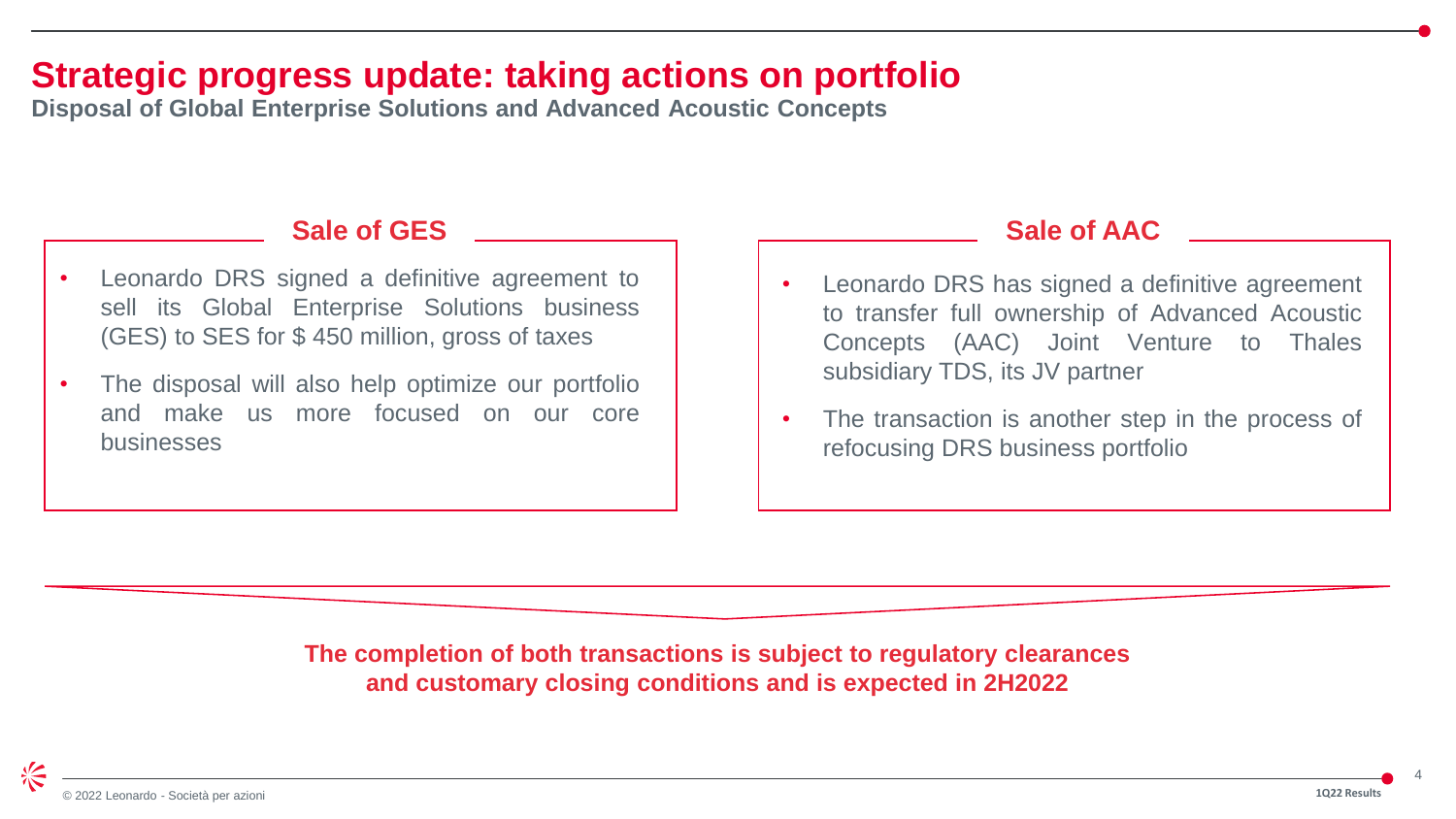### **Agenda**

- 
- Q&A
- Sector results
- Appendix

• Key messages *Alessandro Profumo, Chief Executive Officer*

• **Financial review** *Alessandra Genco, Chief Financial Officer*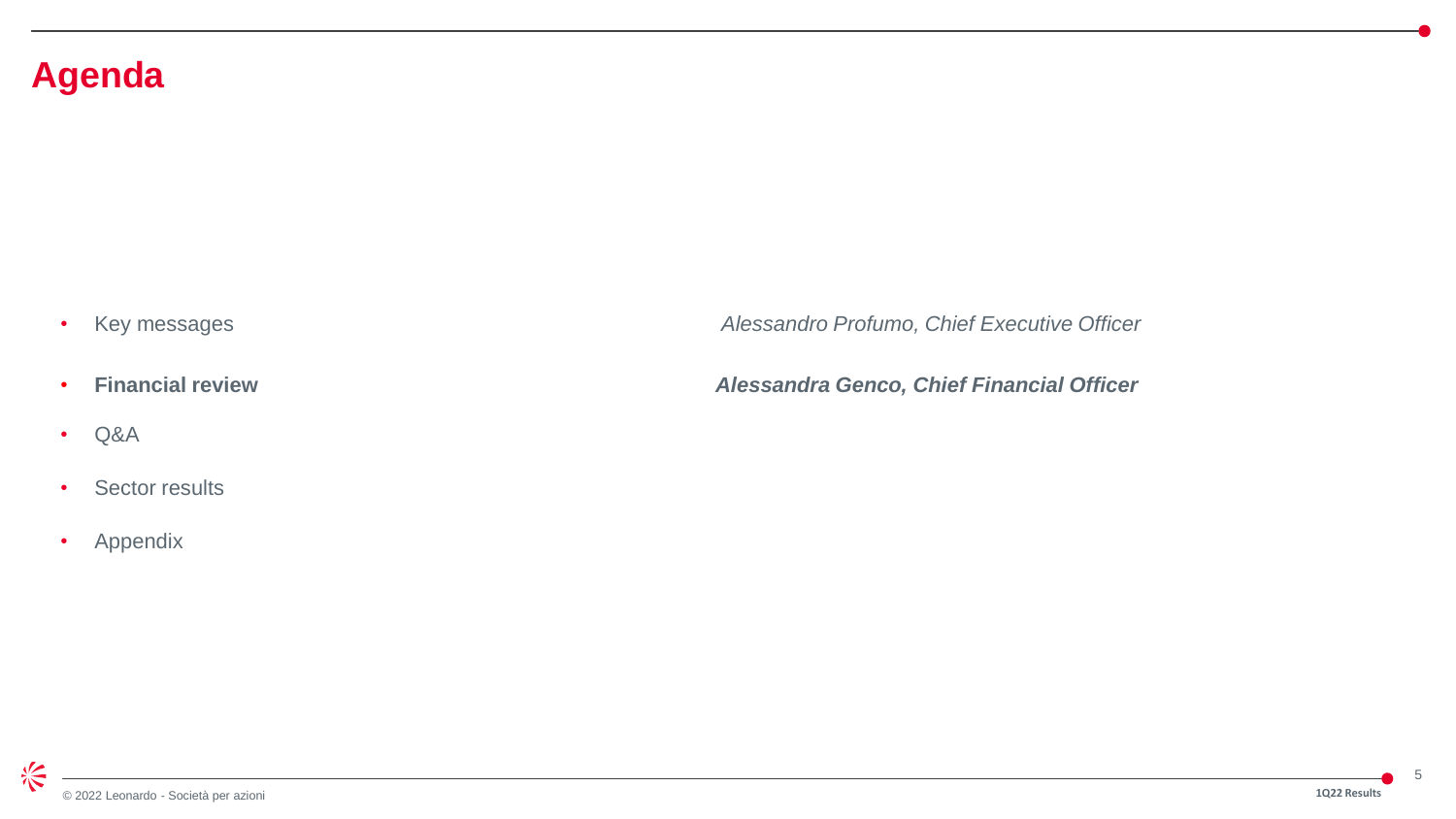## **1Q 2022 Highlights**

- **Strong commercial activity**
	- Backlog at € 36.3 bn
	- Order intake of  $\epsilon$  3.8 bn, up 10.8% with no jumbo orders included
- **Continued strong demand for our products supports growing top line**
	- Revenues at  $\in$  3 bn, up 7.7% YoY
- **Profitability improving**
	- EBITA at  $\in$  132 mln, up 38.9% YoY
- **FOCF in line with plan**
	- FOCF at  $\epsilon$  -1.1 bn vs  $\epsilon$  -1.4 bn in 1Q21
- **Strong liquidity position**
- **2022 Guidance confirmed**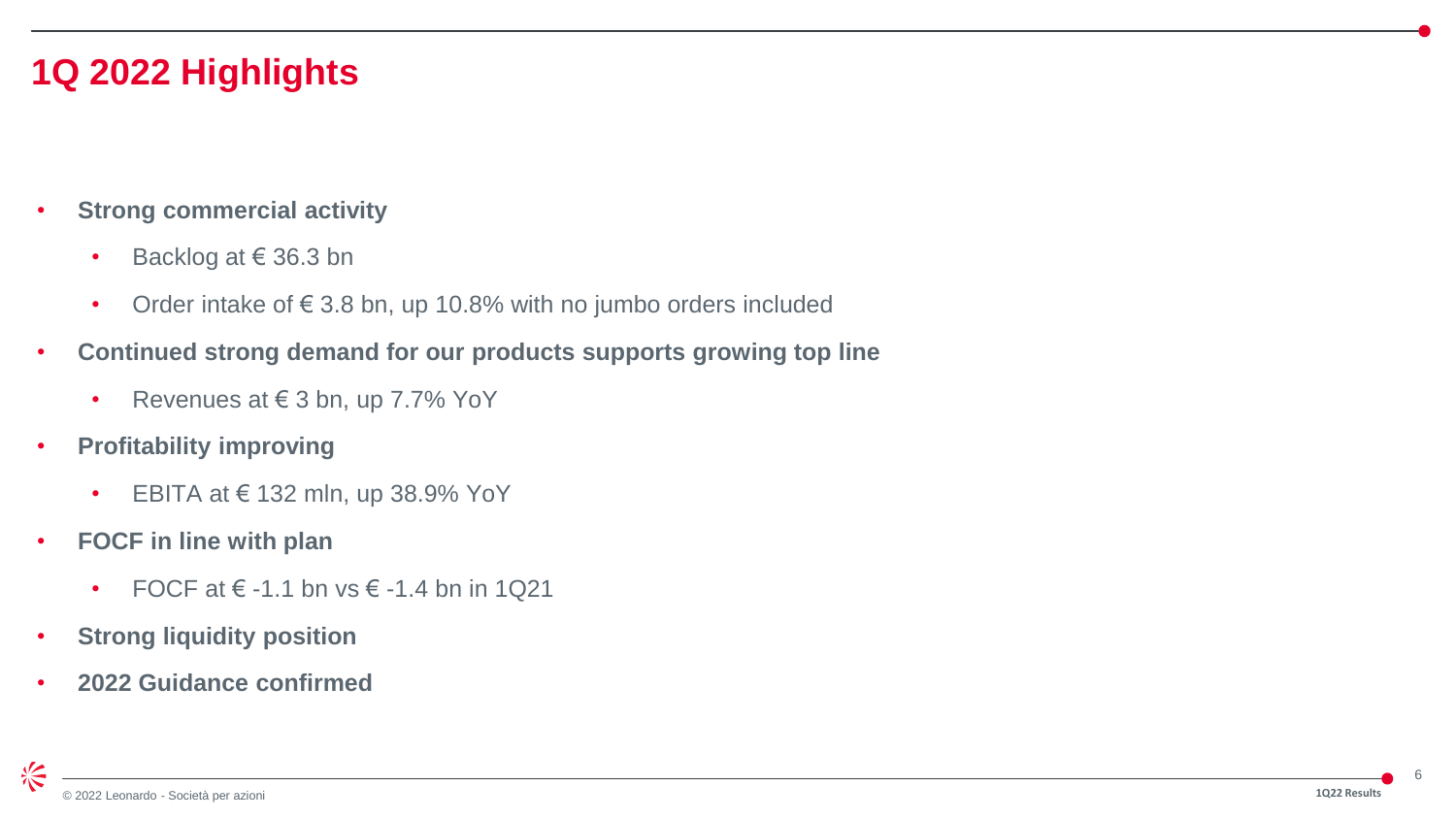#### **Order Intake**

**Commercially strong, reflecting continued strength of defence-governmental business**

|                                 | $\epsilon$ mln | $\Delta$ % YoY |
|---------------------------------|----------------|----------------|
| 1Q2021A                         | 3,421          |                |
| <b>HELICOPTERS</b>              | 863            | 0.9%           |
| <b>ELECTRONICS EUROPE</b>       | 1,489          | $-3.6%$        |
| <b>LEONARDO DRS</b>             | 665            | 12.1%          |
| <b>AIRCRAFT</b>                 | 781            | 31.3%          |
| <b>AEROSTRUCTURES</b>           | 94             | 161.1%         |
| <b>ELIMINATIONS &amp; OTHER</b> | $-103$         |                |
| $1Q2022A*$                      | 3,789          | <b>10.8%</b>   |

\* Including ca.  $\in$  82 mln of positive forex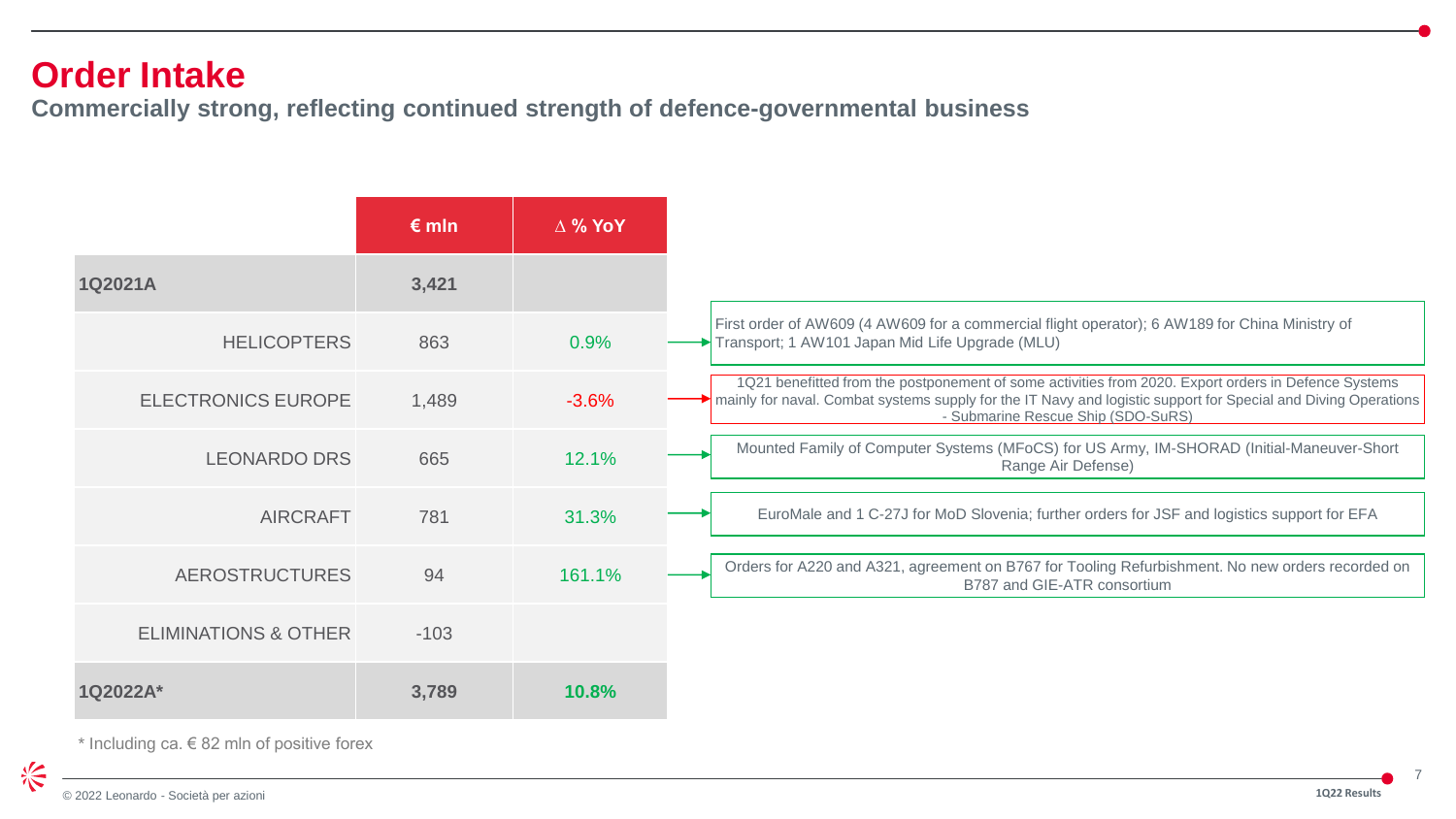#### **Revenues**

**Solid performance confirming growth path**

|                                 | $\epsilon$ mln | $\Delta$ % YoY |                                                                                            |
|---------------------------------|----------------|----------------|--------------------------------------------------------------------------------------------|
| 1Q2021A                         | 2,790          |                |                                                                                            |
| <b>HELICOPTERS</b>              | 923            | 16.5%          | Ramp-up mainly in NH90 Qatar and increased deliveries (19 in 1Q22 vs 13 in<br>1Q21)        |
| <b>ELECTRONICS EUROPE</b>       | 955            | 2.6%           | In line with 1Q21                                                                          |
| <b>LEONARDO DRS</b>             | 545            | $-3.5%$        | 1Q21 benefitted from the postponement of some activities from 2020. Positive<br>FX effect. |
| <b>AIRCRAFT</b>                 | 571            | 12.0%          | Increase driven by EFA Kuwait and C27-J                                                    |
| <b>AEROSTRUCTURES</b>           | 123            | 10.8%          | Increase driven by Airbus programmes, production rate increase                             |
| <b>ELIMINATIONS &amp; OTHER</b> | $-111$         |                |                                                                                            |
| 1Q2022A*                        | 3,006          | 7.7%           |                                                                                            |

 $*$  Including ca.  $\in$  68 mln of positive forex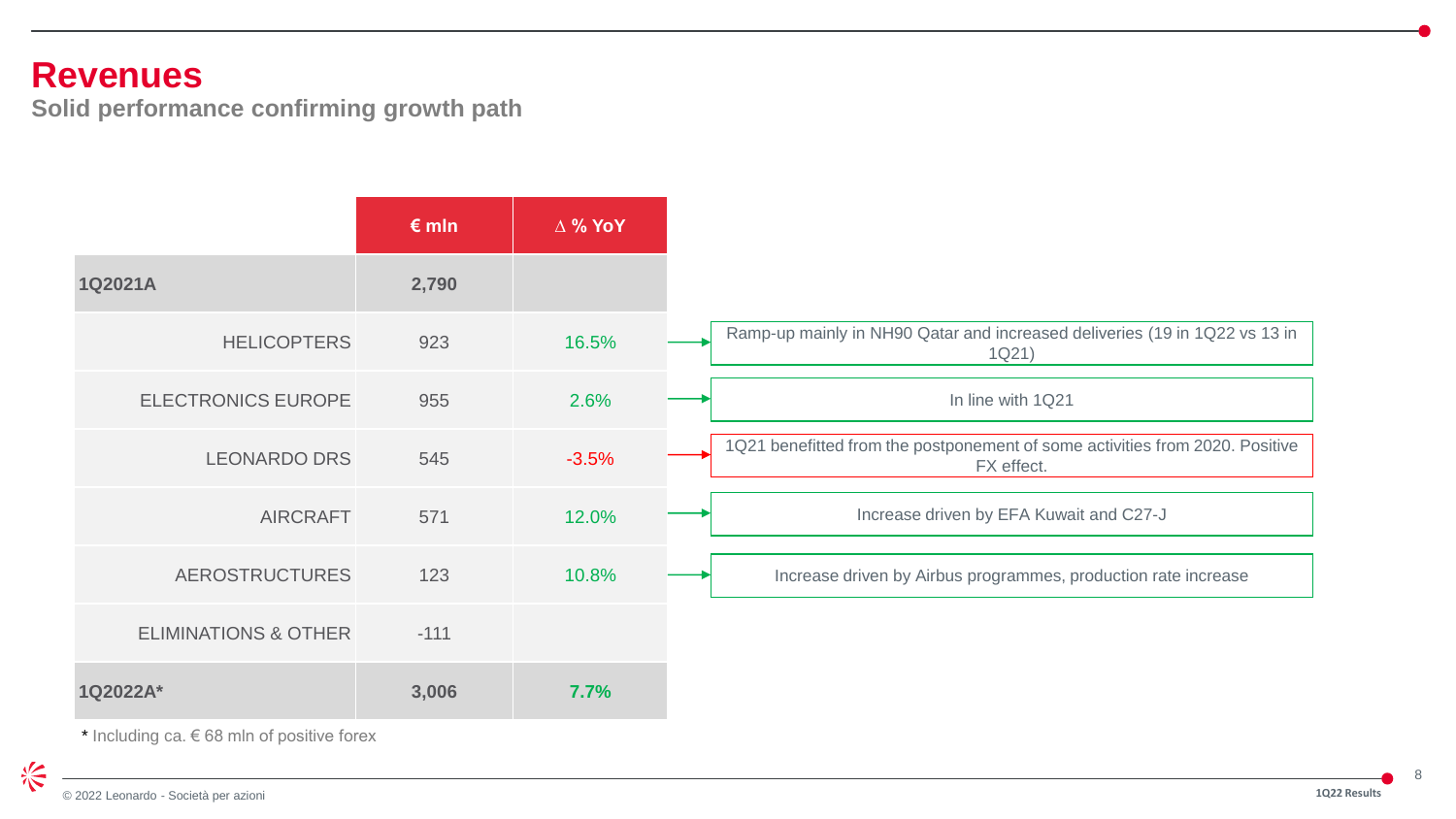## **EBITA and Profitability**

**Improving Profitability**

|                              | $\epsilon$ mln | <b>RoS</b> | $\Delta$ % YoY |                                                                                                            |
|------------------------------|----------------|------------|----------------|------------------------------------------------------------------------------------------------------------|
| 1Q2021A                      | 95             | 3.4%       |                |                                                                                                            |
| <b>HELICOPTERS</b>           | 36             | 3.9%       | 16.1%          | Higher volumes, profitability in line with 1Q21                                                            |
| <b>ELECTRONICS EUROPE</b>    | 91             | 9.5%       | 15.2%          | Increase across all business areas, mainly in Defence Systems                                              |
| <b>LEONARDO DRS</b>          | 55             | 10.1%      | 14.6%          | Confirmed margin expansion primarily driven by the transition of development<br>programmes into production |
| <b>AIRCRAFT</b>              | 52             | 9.1%       | 10.6%          | Higher volumes with continued profitability                                                                |
| <b>AEROSTRUCTURES</b>        | $-46$          | $-37.4%$   | 0.0%           | Low asset utilisation due to low volume of production                                                      |
| <b>ATR</b>                   | $-10$          |            | 28.6%          | Higher deliveries (2 in 1Q22 vs 0 in 1Q21)                                                                 |
| <b>SPACE</b>                 | $\overline{7}$ |            | 133.3%         | Higher volumes and improved profitability in Manufacturing. Solid profitability in<br>Services confirmed.  |
| <b>CORPORATE &amp; OTHER</b> | $-53$          |            |                |                                                                                                            |
| 1Q2022A*                     | 132            | 4.4%       | 38.9%          |                                                                                                            |

\* Including ca.  $\in$  4 mln of positive forex

© 2022 Leonardo - Società per azioni

冷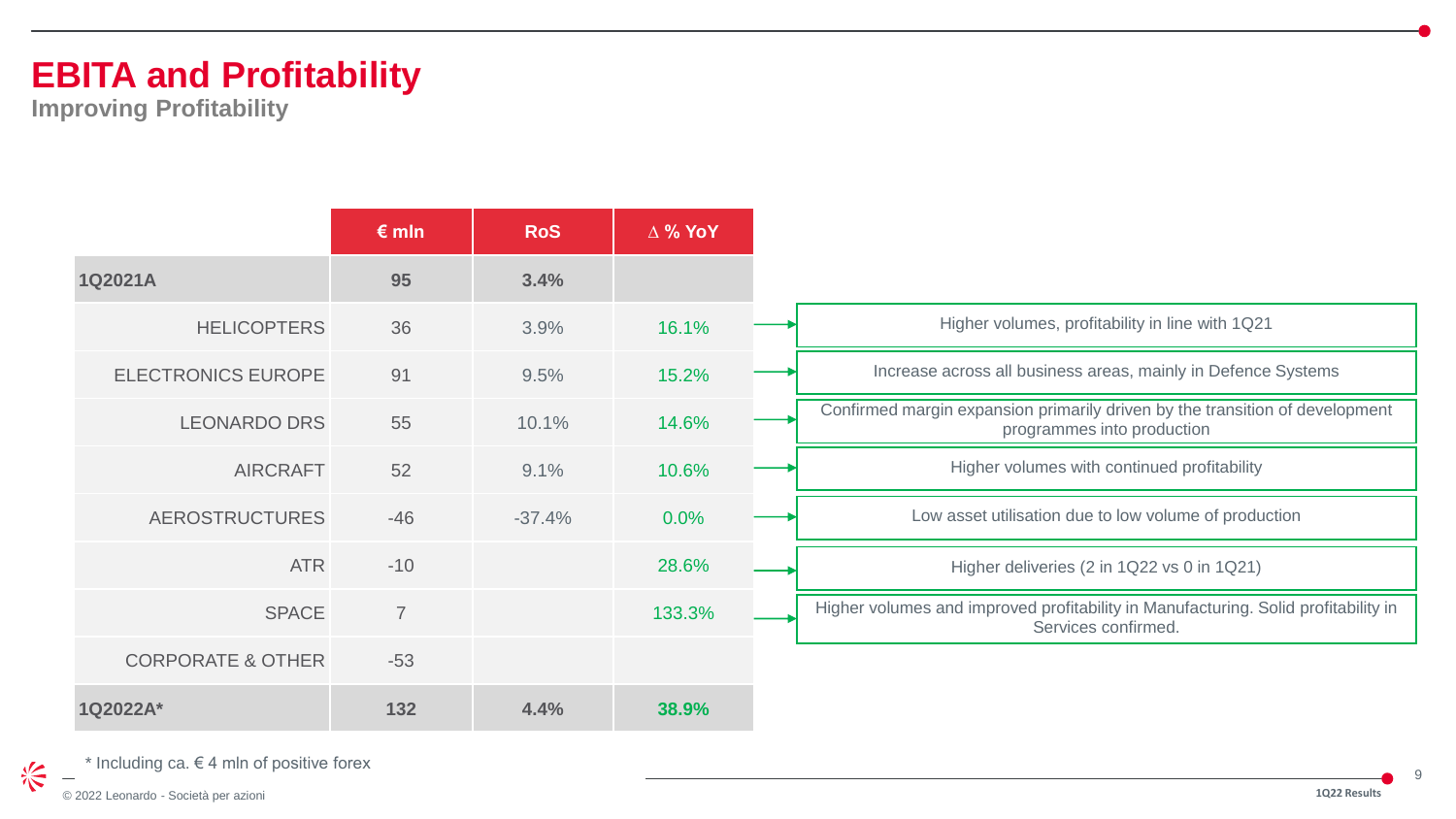### **From EBITA to Net Result**

**Stronger bottom line thanks to EBITA increase**



• Net Result benefitting from EBIT increase, with lower impact from financial expenses and income taxes

• Stepping up cash flow in line with plan: 1Q 2022 FOCF at  $\epsilon$  - 1,080 mln, up 24% vs 1Q 2021 ( $\epsilon$  - 1,422 mln)

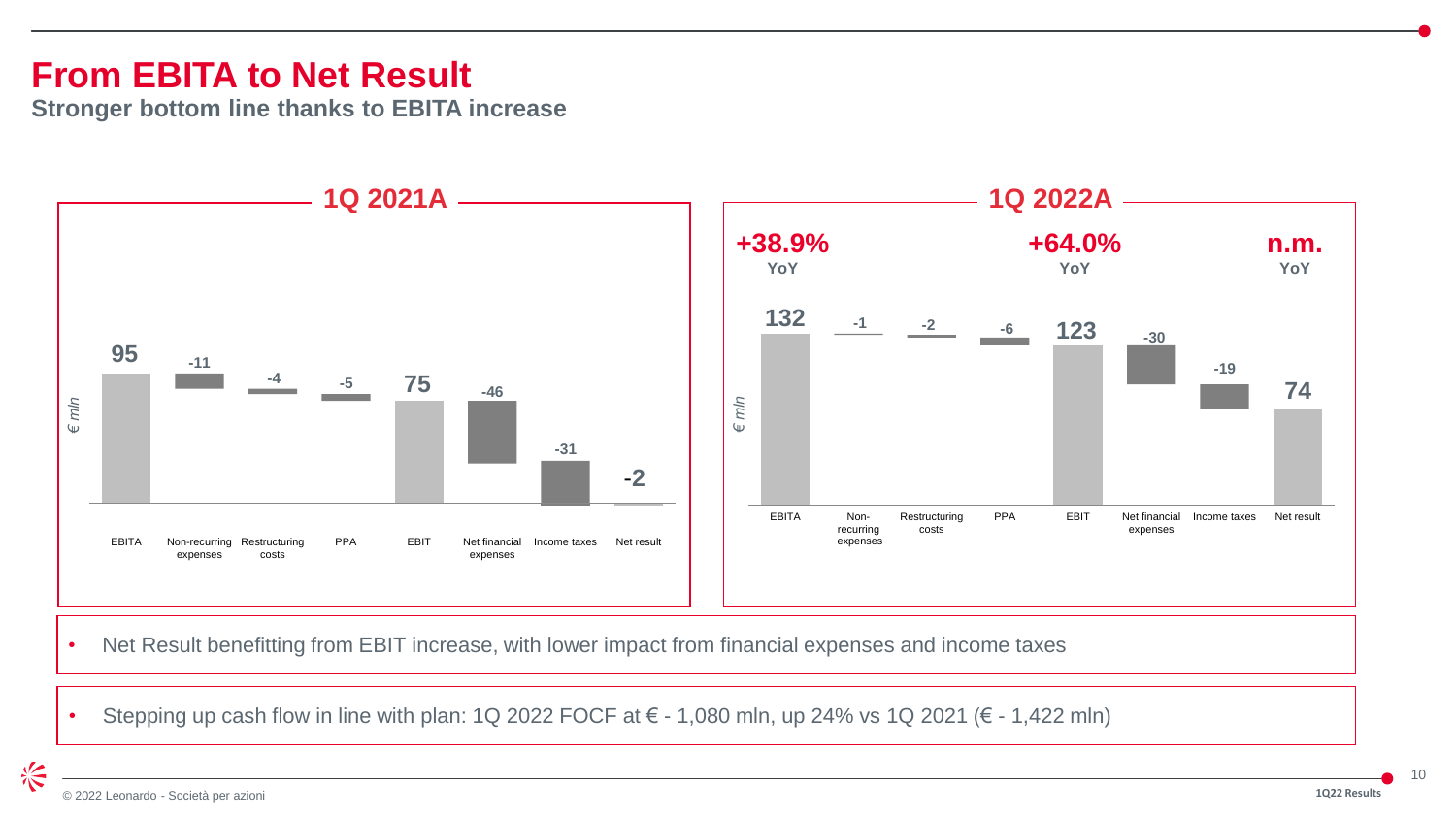### **2022 Guidance confirmed**

|                       |                  | <b>FY2021A</b> | <b>FY2022</b><br>Guidance <sup>(1)</sup> |
|-----------------------|------------------|----------------|------------------------------------------|
| <b>New Orders</b>     | $(\epsilon$ bn)  | 14.3           | ca. 15.0                                 |
| <b>Revenues</b>       | $(\epsilon$ bn)  | 14.1           | 14.5-15.0                                |
| <b>EBITA</b>          | $(\epsilon$ mln) | 1,123          | $1,180-1,220^{(2)}$                      |
| <b>FOCF</b>           | $(\epsilon$ mln) | 209            | ca. 500                                  |
| <b>Group Net Debt</b> | $(\epsilon$ bn)  | 3.1            | $ca.3.1^{(3)}$                           |

*2022 exchange rate assumptions: € / USD = 1.18 and € / GBP = 0.9*

- *(2) Including COVID-related costs previously included among non recurring costs below EBITA*
- (3) Assuming 25.1% acquisition of Hensoldt for € 606 mln, disposals for ca. € 300 mln and dividend payment for € 0.14 p.s.

治

<sup>(1)</sup> Based on the current assessment of the effects deriving from the geopolitical and global health situation on the supply chain and the global economy and assuming *no additional major deterioration*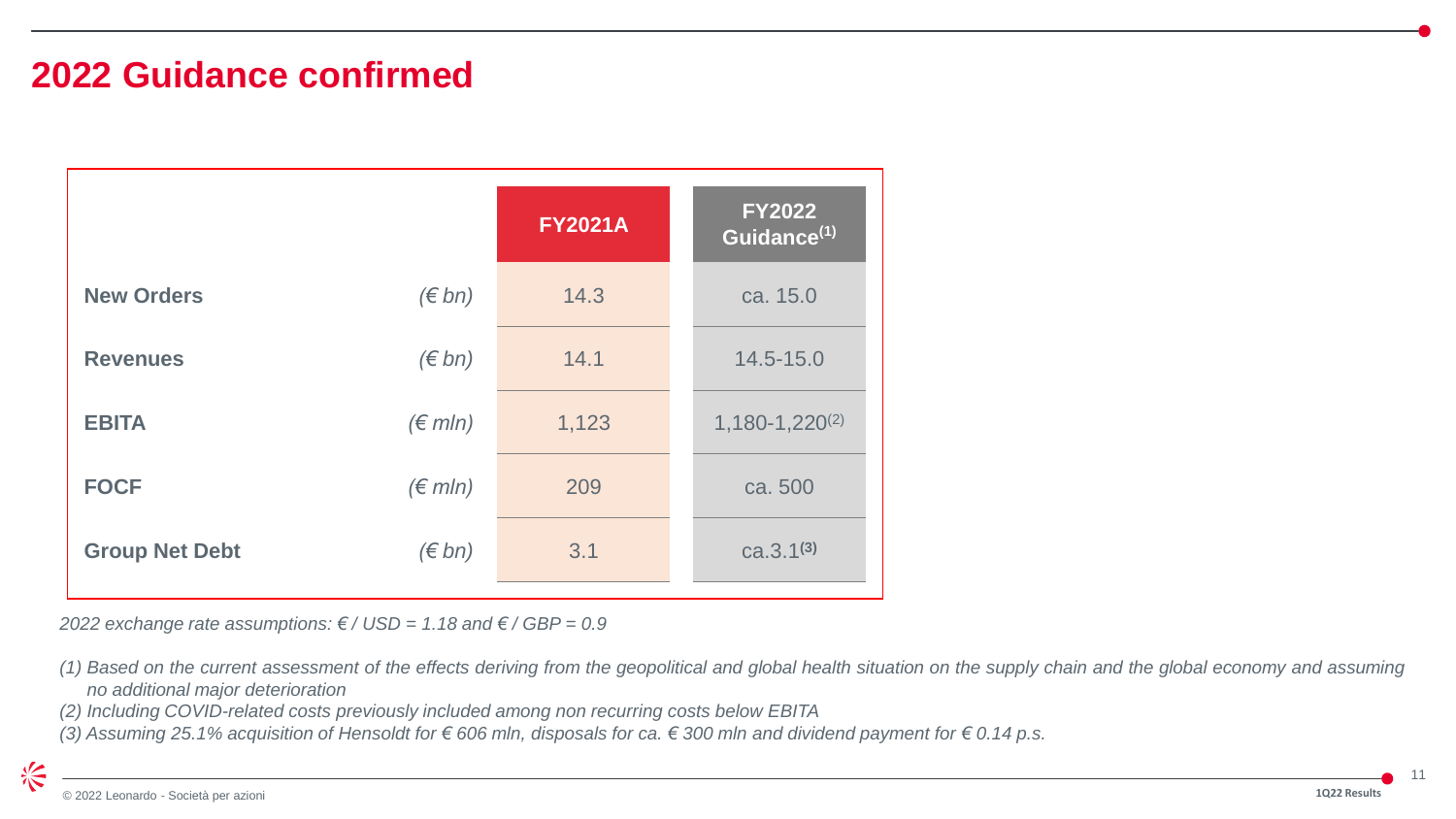### **Agenda**

- 
- **Q&A**
- Sector results
- Appendix

• Key messages *Alessandro Profumo, Chief Executive Officer*

• Financial review *Alessandra Genco, Chief Financial Officer*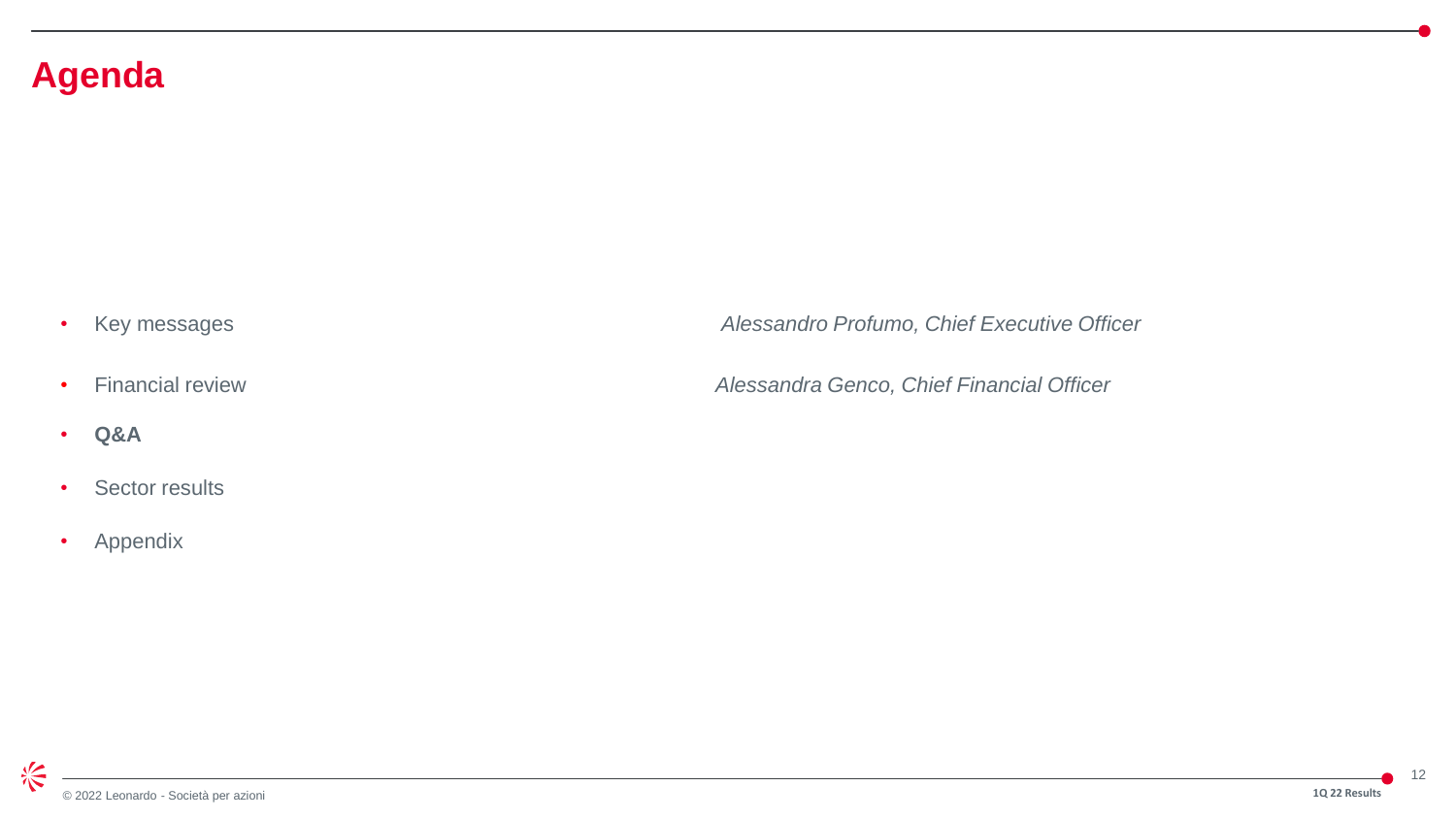**Q&A**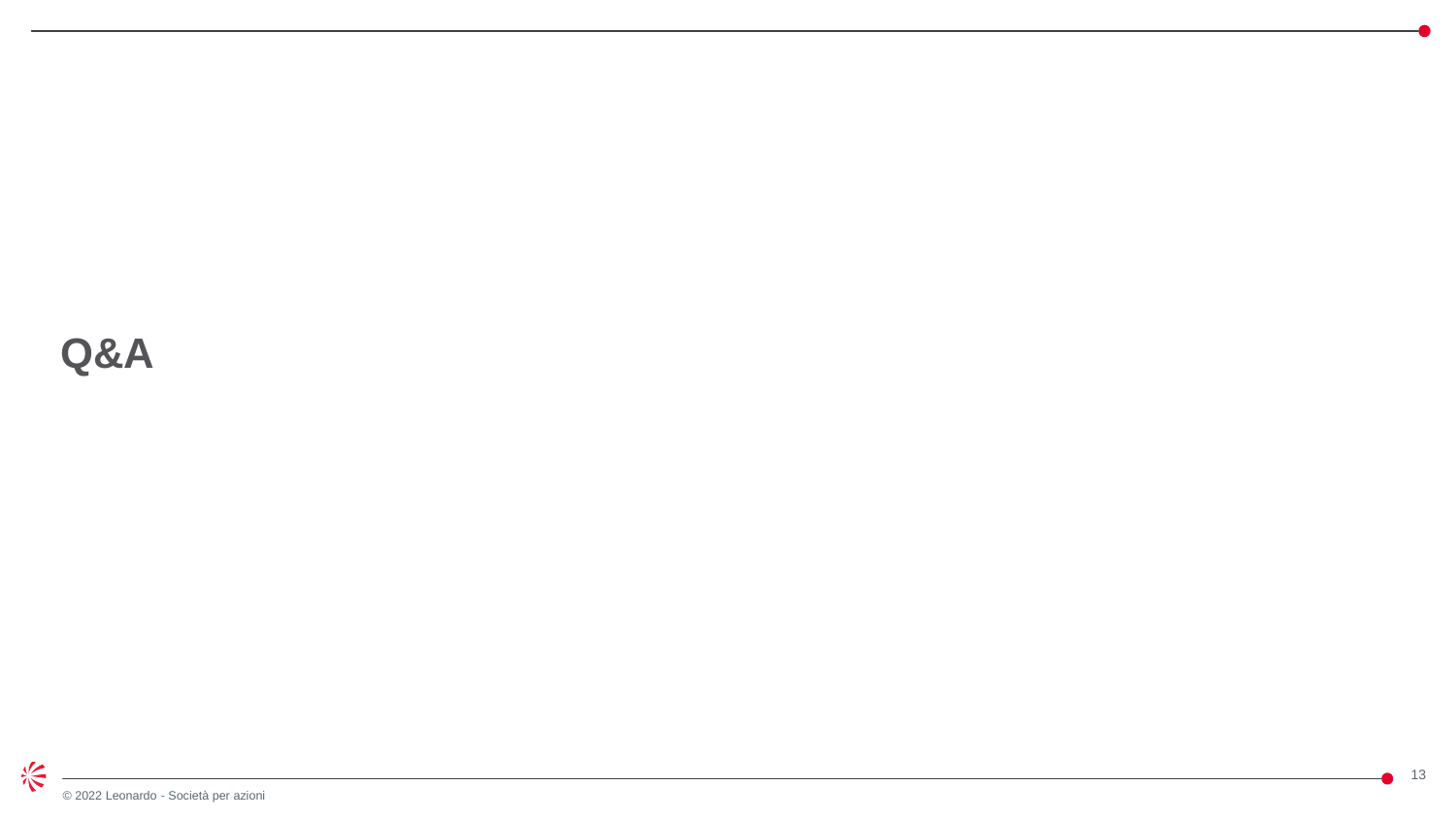### **Agenda**

- 
- Q&A
- **Sector results**
- Appendix

• Key messages *Alessandro Profumo, Chief Executive Officer*

• Financial review *Alessandra Genco, Chief Financial Officer*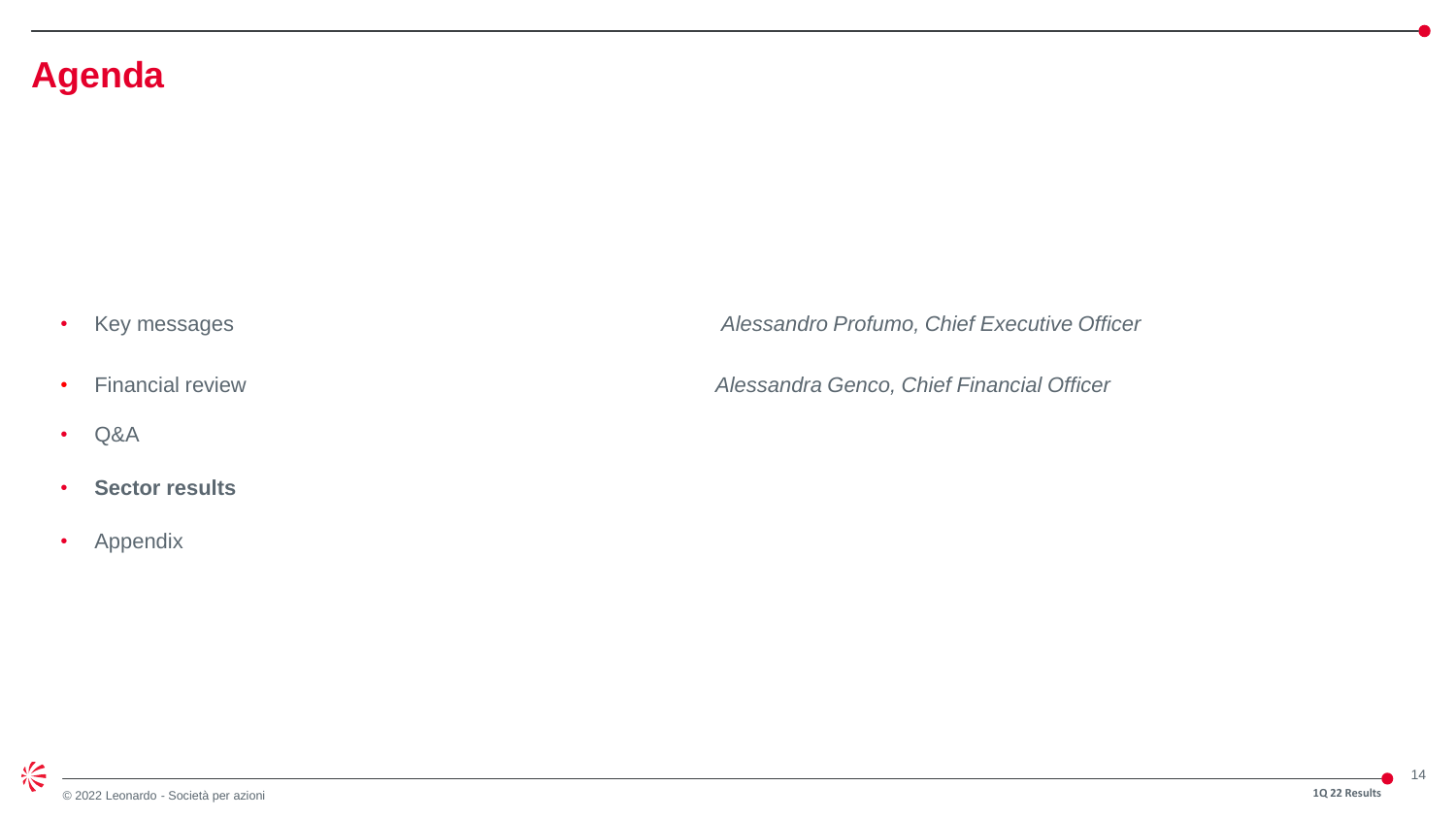#### **Helicopters Solid business with civil recovering**



#### **2022 Outlook(\*)**

- Growth driven by delivery of programmes in backlog, defence-governmental business and gradual recovery in civil, still affect by the pandemic
- Profitability supported by optimisation of industrial processes and improved competitiveness, despite pass through activities and production mix

(\*) Based on the current assessment of the effects deriving from the geopolitical and global health situation on the supply chain and the global economy and assuming no additional major deterioration

长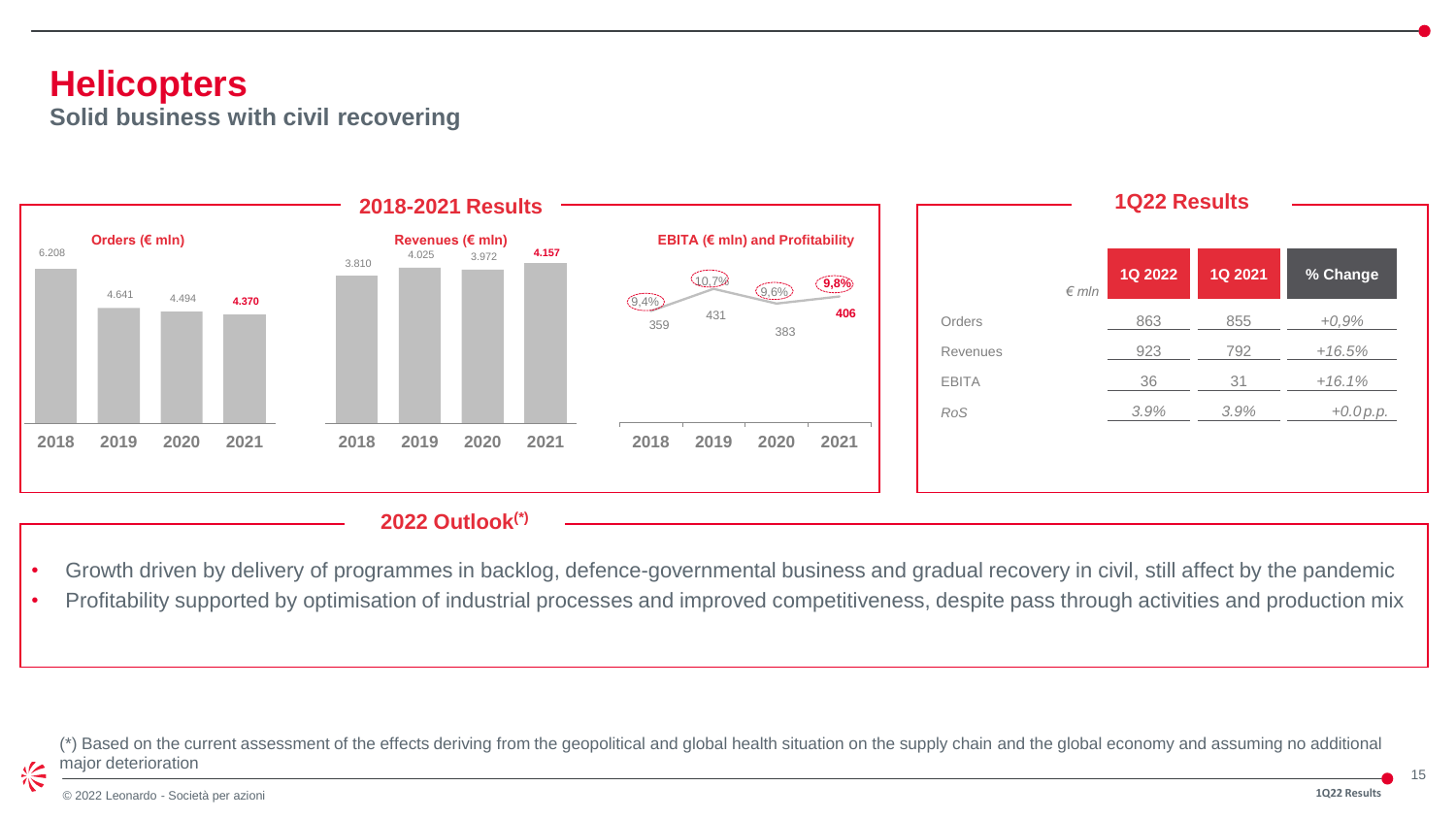#### **Helicopters**

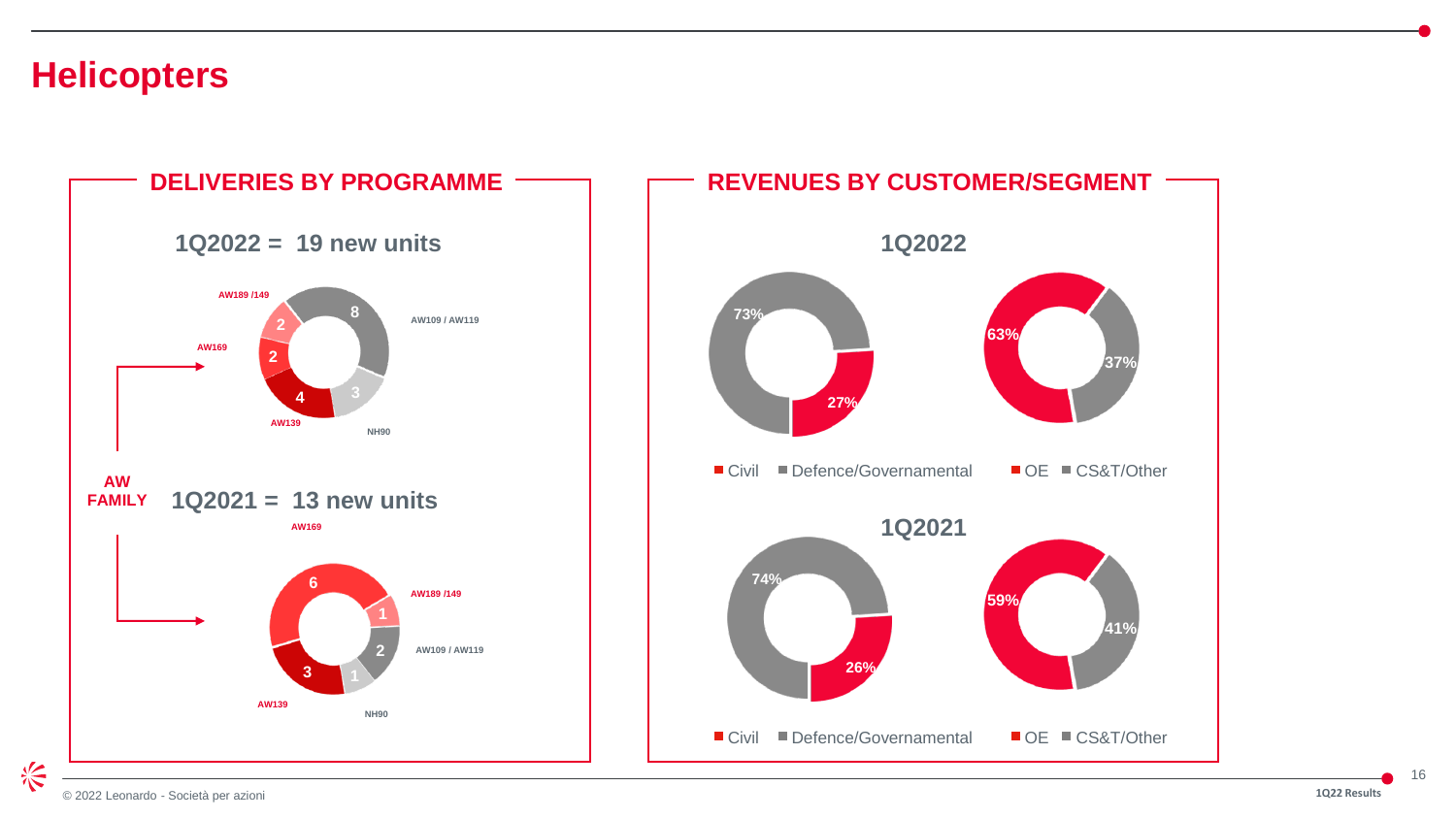### **Defence Electronics & Security**

**Growing Revenues and Profitability**



#### **2022 Outlook(\*\*)**

- Growing volumes supported by solid backlog of existing programmes, further strengthened in 2021
- Profitability improvement driven by execution and efficiency measures, despite pass through and programmes under development transitioning towards a more mature phase

\* Avg. exchange rate €/\$ @ 1.2056 in 1Q2021, Avg. exchange rate €/\$ @ 1.1225 in 1Q2022

\*\* Based on the current assessment of the effects deriving from the geopolitical and global health situation on the supply chain and the global economy and assuming no additional major deterioration

冷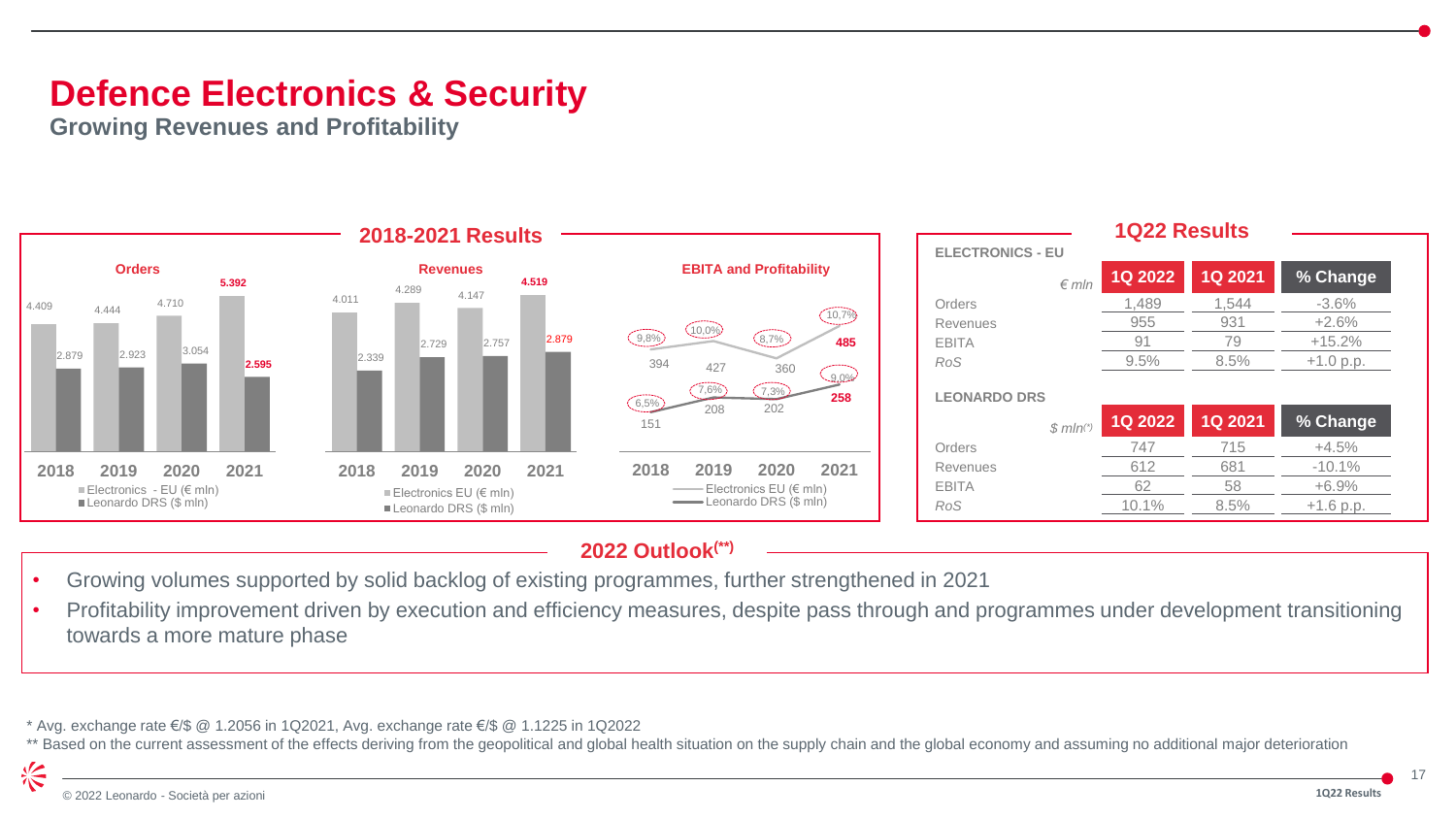#### **Aircraft Solid performance**



#### **2022 Outlook(\*)**

• Aircraft production increase driven by EFA Kuwait and M-345/M-346; Tempest initial R&D activities expected

\* Based on the current assessment of the effects deriving from the geopolitical and global health situation on the supply chain and the global economy and assuming no additional major deterioration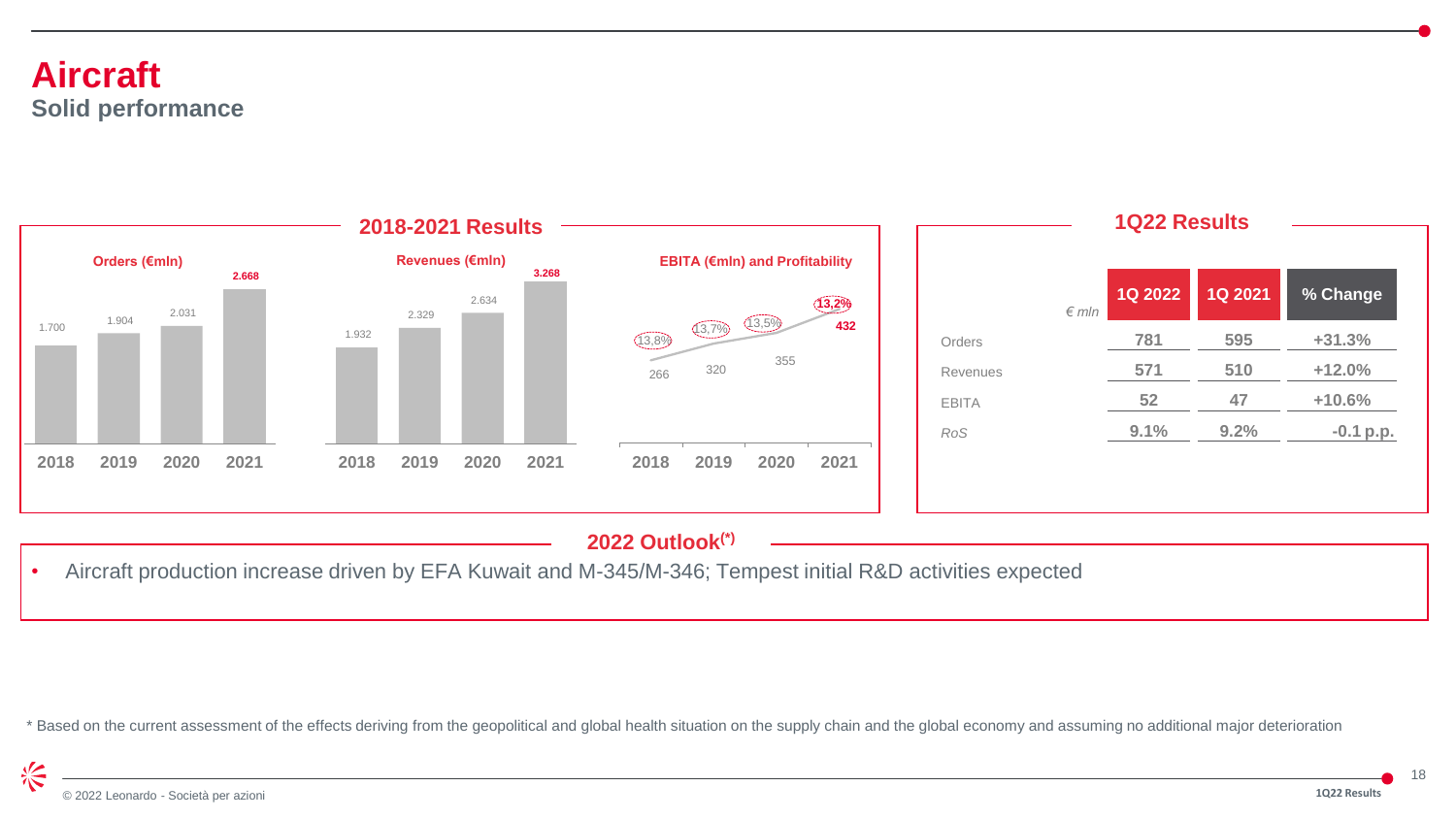### **Aerostructures and ATR**

**Gradual recovery**



#### **2022 Outlook(\*\*)**

• Aerostructures gradual recovery despite continued softness in target civil market; ATR recovering faster, leveraging 2021 results

\* Based on the current assessment of the effects deriving from the geopolitical and global health situation on the supply chain and the global economy and assuming no additional major deterioration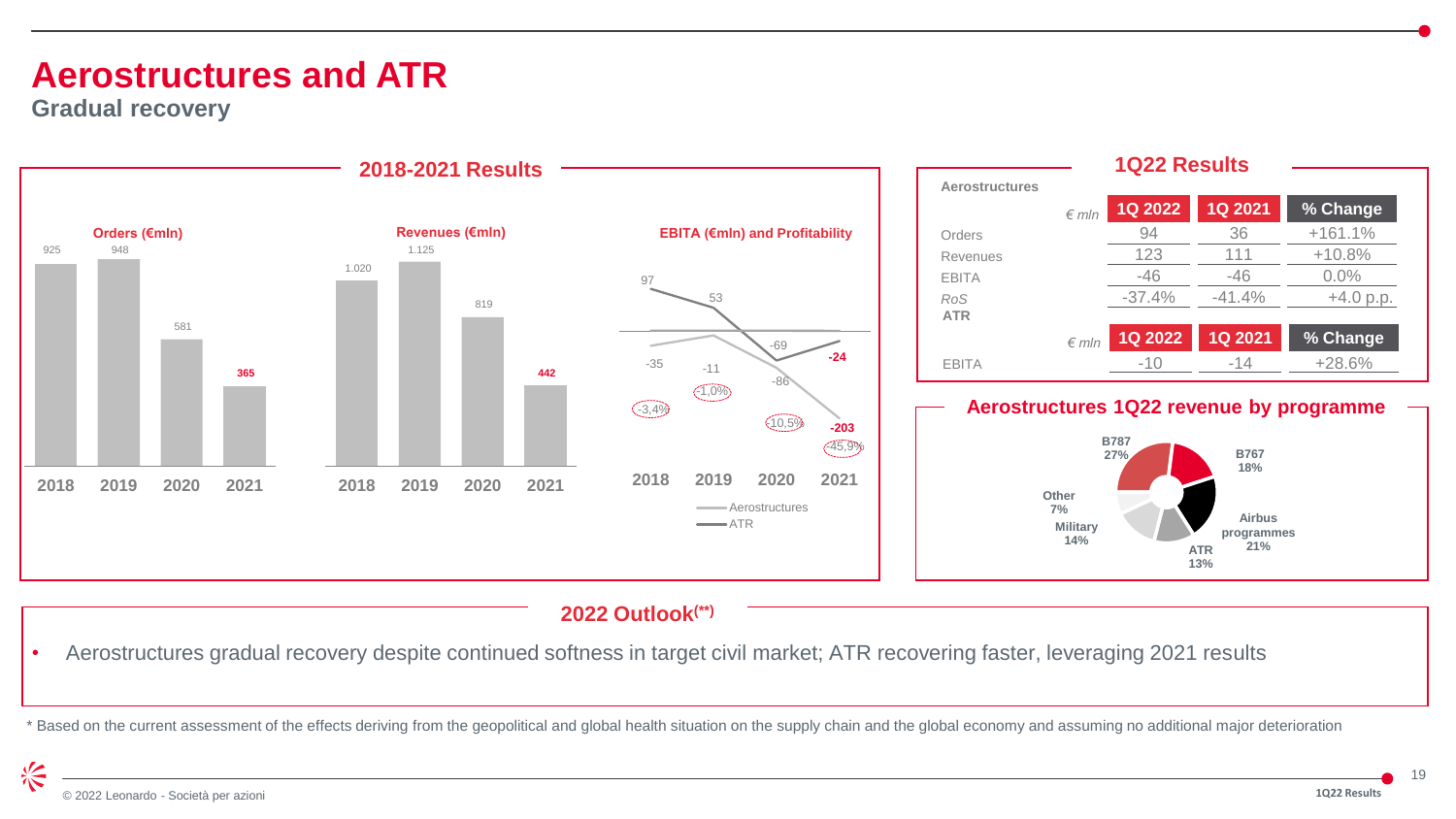#### **Space**

**Recovery of Manufacturing and confirmed solid performance of Satellite services** 



#### **2022 Outlook(\*)**

• Growing volumes driven by increased backlog and profitability improvement expected in Manufacturing due to efficiency actions in place to recover competitiveness on Telecommunication business

\* Based on the current assessment of the effects deriving from the geopolitical and global health situation on the supply chain and the global economy and assuming no additional major deterioration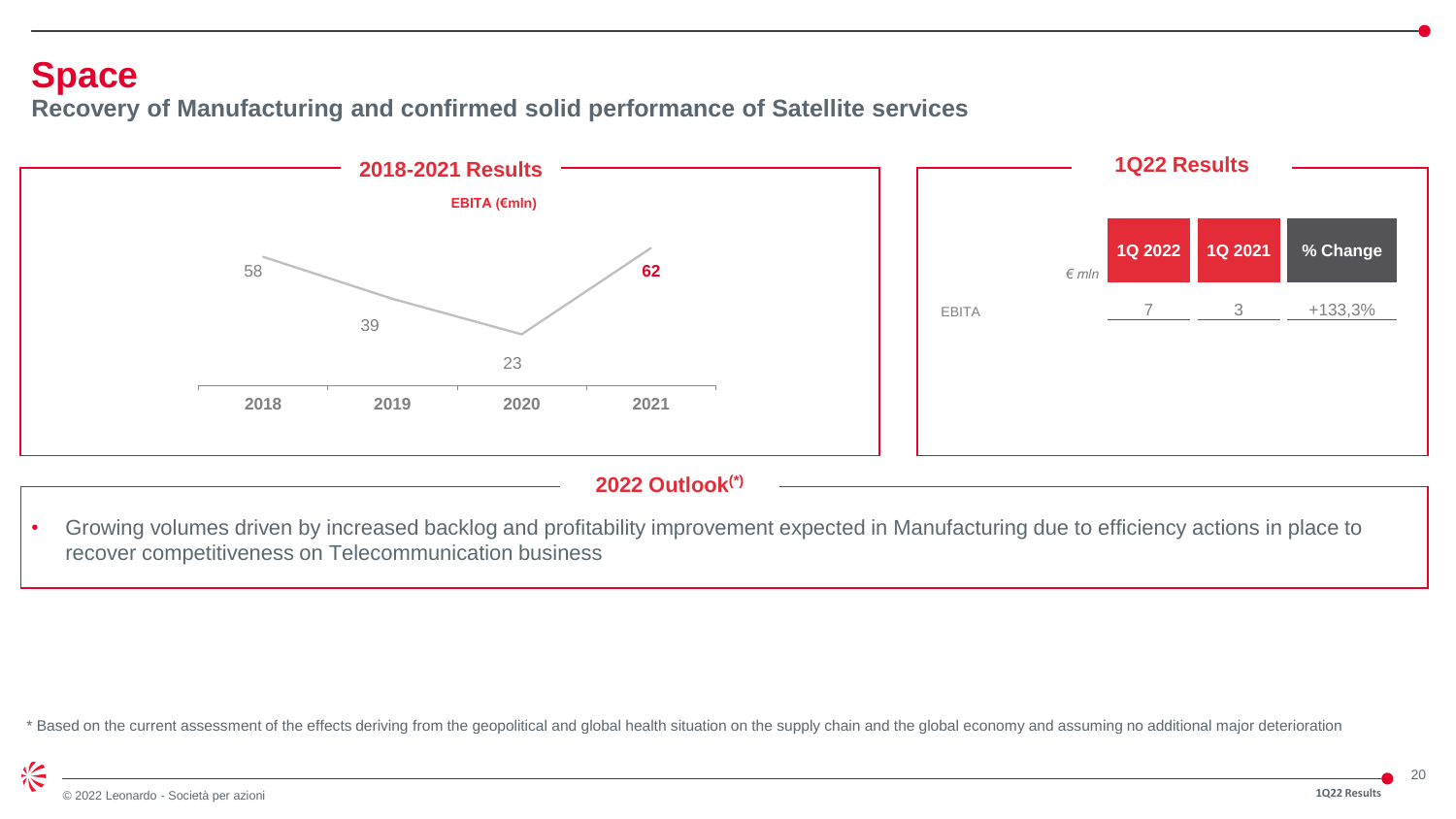### **Agenda**

- 
- Q&A
- Sector results
- **Appendix**

• Key messages *Alessandro Profumo, Chief Executive Officer*

• Financial review *Alessandra Genco, Chief Financial Officer*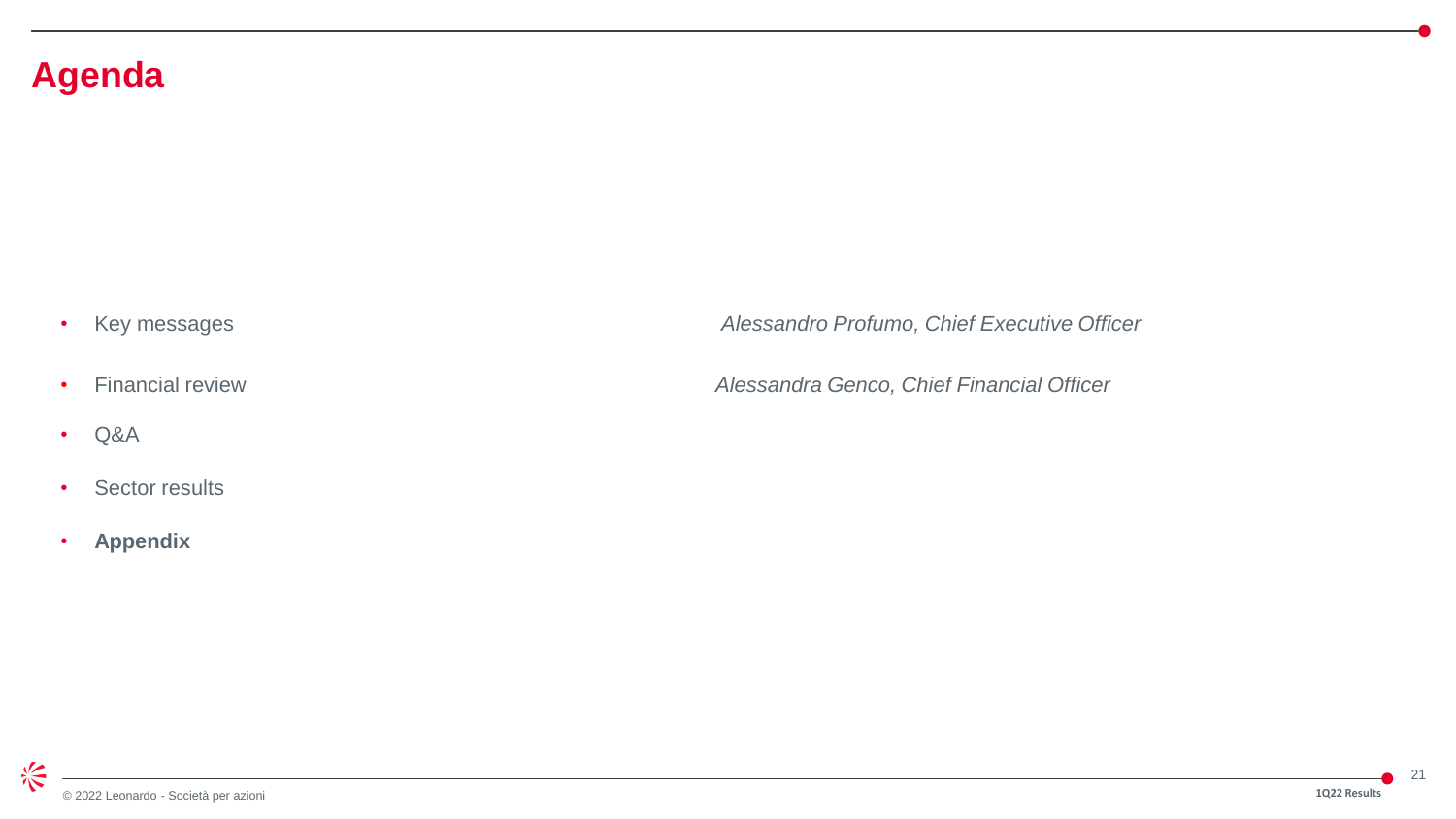## **1Q 2022 Results**

**Group Performance**

| $\n  f$ m/n                                  | <b>1Q 2022</b> | <b>1Q 2021</b> | % Change | FY 2021 |
|----------------------------------------------|----------------|----------------|----------|---------|
| <b>New Orders</b>                            | 3,789          | 3,421          | 10.8%    | 14.307  |
| <b>Backlog</b>                               | 36,278         | 36,414         | $-0.4%$  | 35.534  |
| <b>Revenues</b>                              | 3,006          | 2,790          | 7.7%     | 14.135  |
| <b>EBITA</b>                                 | 132            | 95             | 38.9%    | 1.123   |
| <b>RoS</b>                                   | 4.4%           | 3.4%           | 1.0 p.p. | 7.9%    |
| <b>EBIT</b>                                  | 123            | 75             | 64.0%    | 911     |
| <b>EBIT Margin</b>                           | 4.1%           | 2.7%           | 1.4 p.p. | 6.4%    |
| Net result before extraordinary transactions | 74             | $-2$           | 3,800.0% | 587     |
| Net result                                   | 74             | $-2$           | 3,800.0% | 587     |
| EPS ( $\in$ cents)                           | 0.129          | $-0.003$       | 4,400.0% | 1.019   |
| <b>FOCF</b>                                  | $-1,080$       | $-1,422$       | 24.1%    | 209     |
| <b>Group Net Debt</b>                        | 4,788          | 4,640          | 3,2%     | 3.122   |
| <b>Headcount</b>                             | 50,106         | 49,780         | 0.7%     | 50.413  |

Free Operating Cash-Flow (FOCF): is the sum of the cash flows generated by (used in) operating activities (which includes interests and income taxes paid) and the cash flows generated by (used in) ordinary investment activity (property, plant and equipment and intangible assets) and dividends received

冷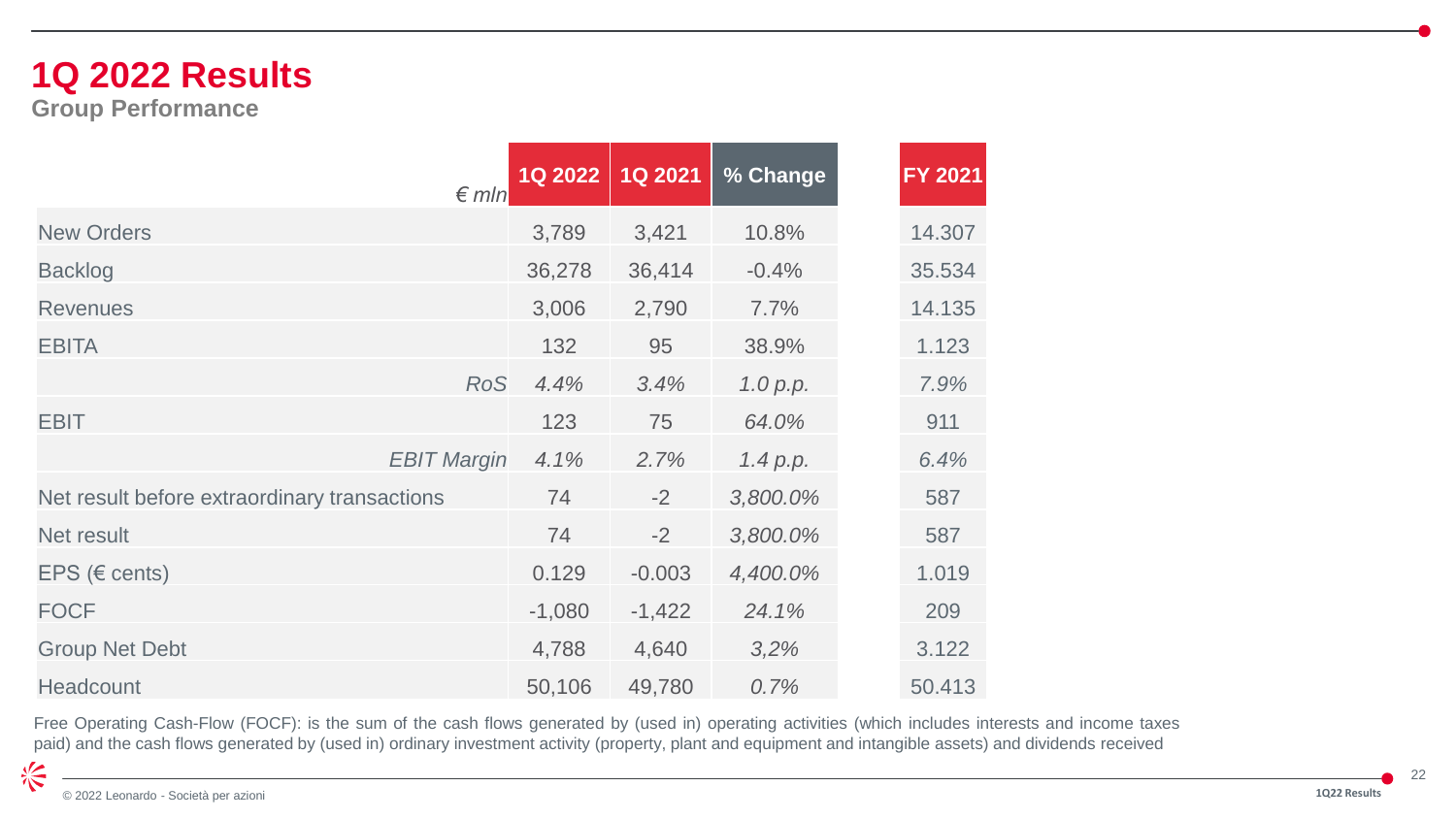### **Backlog and revenues by Geography**

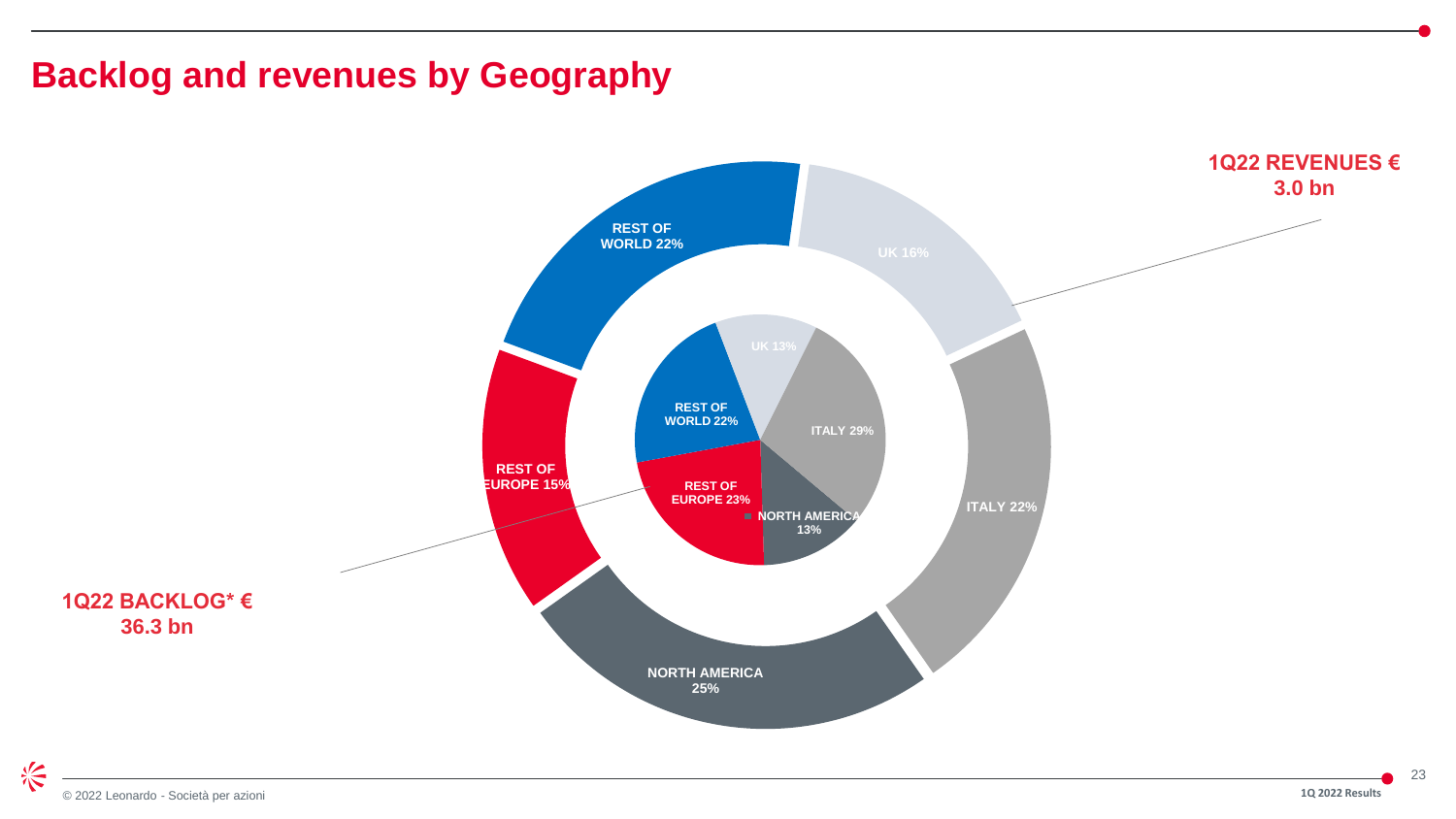### **Solid Group liquidity ensures adequate financial flexibility**

- Available credit lines
	- New ESG Credit Line signed in October 2021 equal to  $\epsilon$  2.4 bn
	- Existing credit lines unconfirmed equal to  $\epsilon$  1.0 bn

together with cash in-hands ensure a Group's liquidity of approx. € 3.8 bn

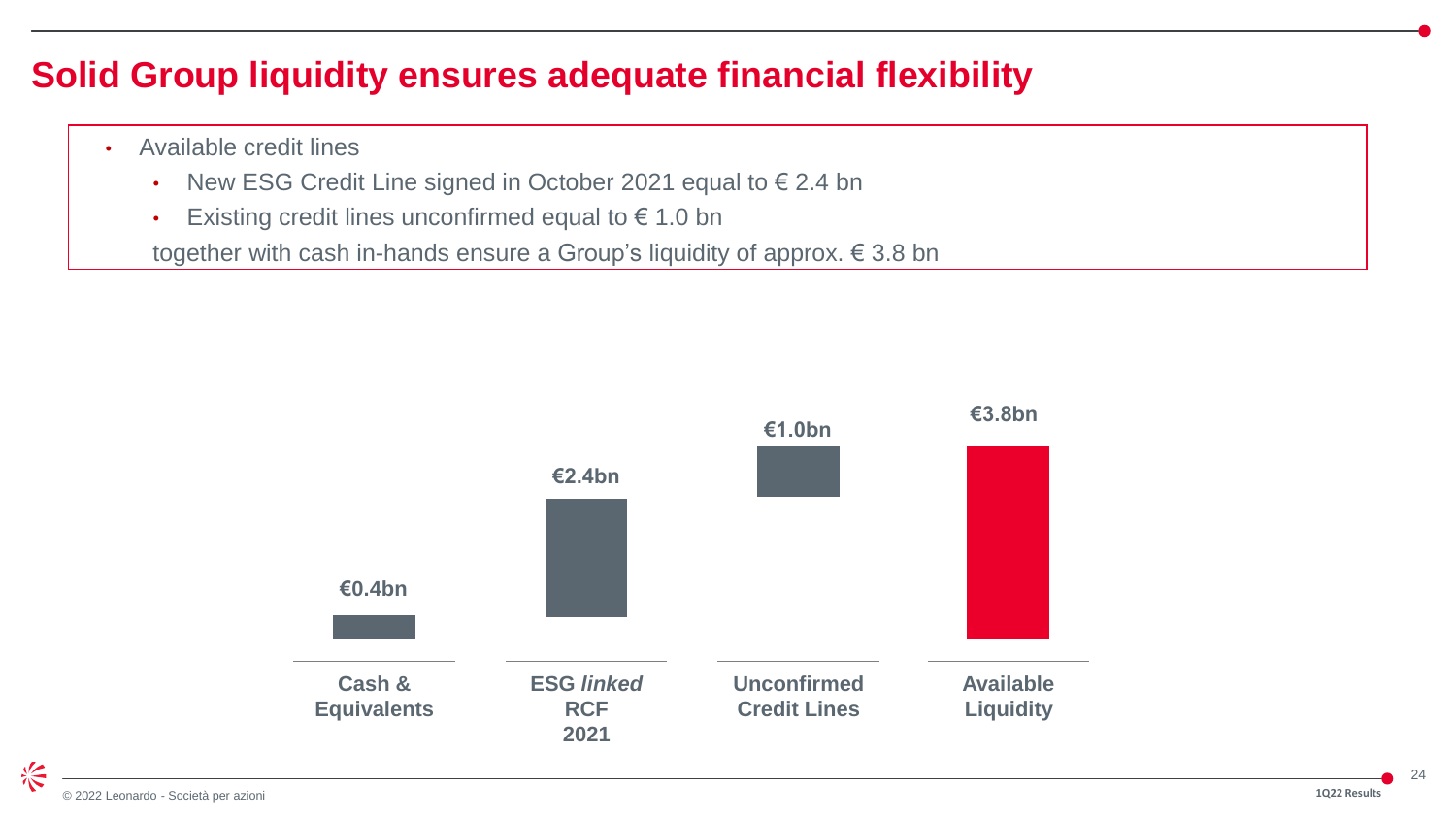### **Balanced debt maturity profile**



|              | As of today                  | <b>Before last review</b>      | Date of review |
|--------------|------------------------------|--------------------------------|----------------|
| Moody's      | Ba1 / Stable Outlook         | Ba1 / Positive Outlook         | October 2018   |
| S&P          | BB+ / Positive Outlook       | BB+ / Stable Outlook           | May 2022       |
| <b>Fitch</b> | <b>BBB-</b> / Stable Outlook | <b>BBB-</b> / Negative Outlook | January 2022   |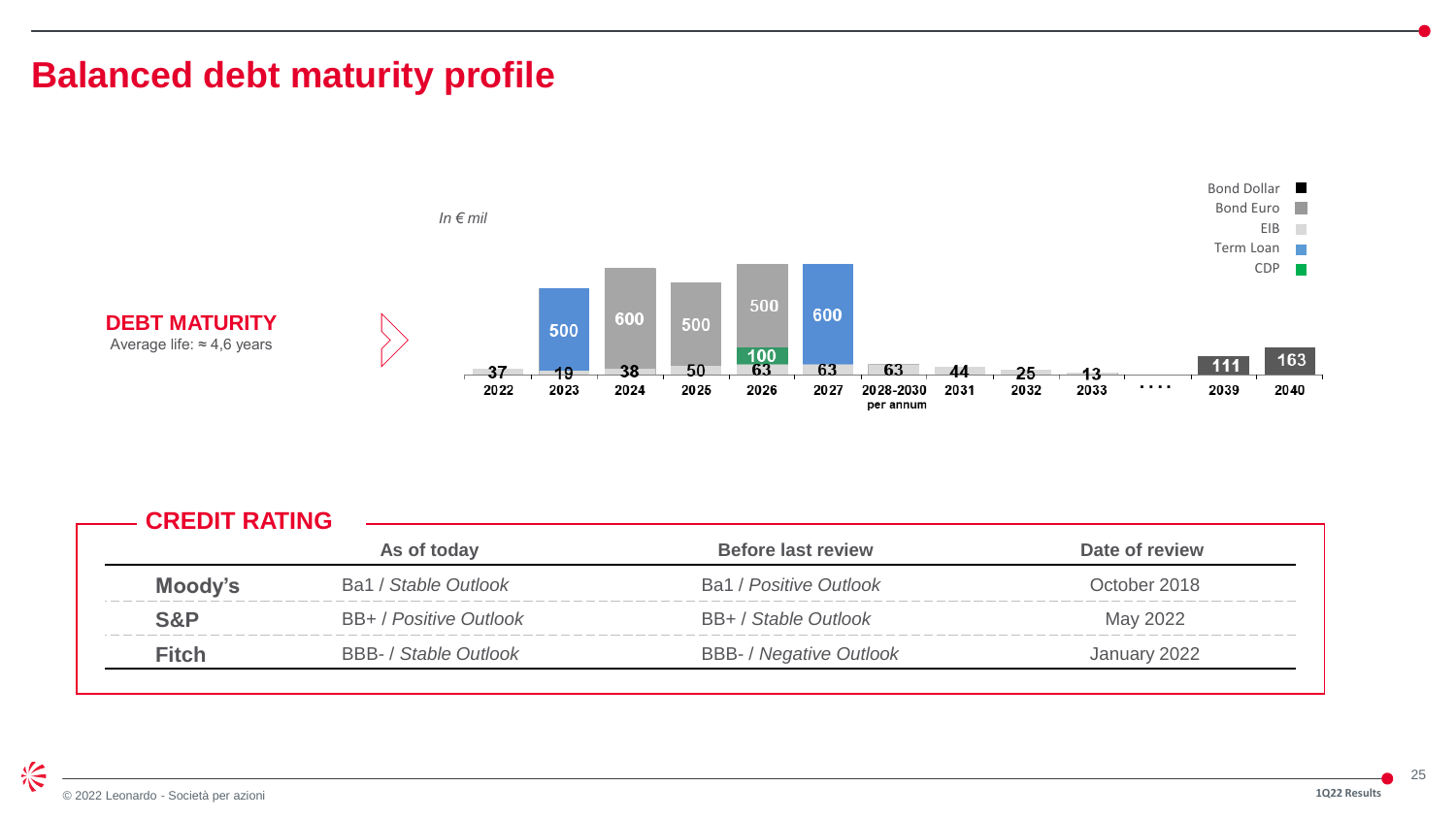### **Covenants FY2021**

|                              | <b>FY2021A</b><br>Post IFRS 16 |                                    | <b>FY2021A</b><br><b>Post IFRS 16</b> |
|------------------------------|--------------------------------|------------------------------------|---------------------------------------|
| EBITDA <sup>*</sup>          | € 1,538 mln                    | <b>Group Net Debt</b>              | € 3,122 mln                           |
| Net Interest                 | $\epsilon$ 138 mln             | Leasing (IFRS 16)                  | $-6568$ mln                           |
|                              |                                | <b>Financial Debt to MBDA</b>      | $-664$ mln                            |
|                              |                                | <b>Group Net Debt for Covenant</b> | € 1,890 mln                           |
|                              |                                | <b>EBITDA</b> *                    | € 1,538 mln                           |
| <b>EBITDA</b> / Net Interest | 11.1                           | <b>Group Net Debt / EBITDA</b>     | 1.2                                   |
| <b>THRESHOLD</b>             | > 3.25                         | <b>THRESHOLD</b>                   | < 3.75                                |

\* EBITDA net of depreciation of rights of use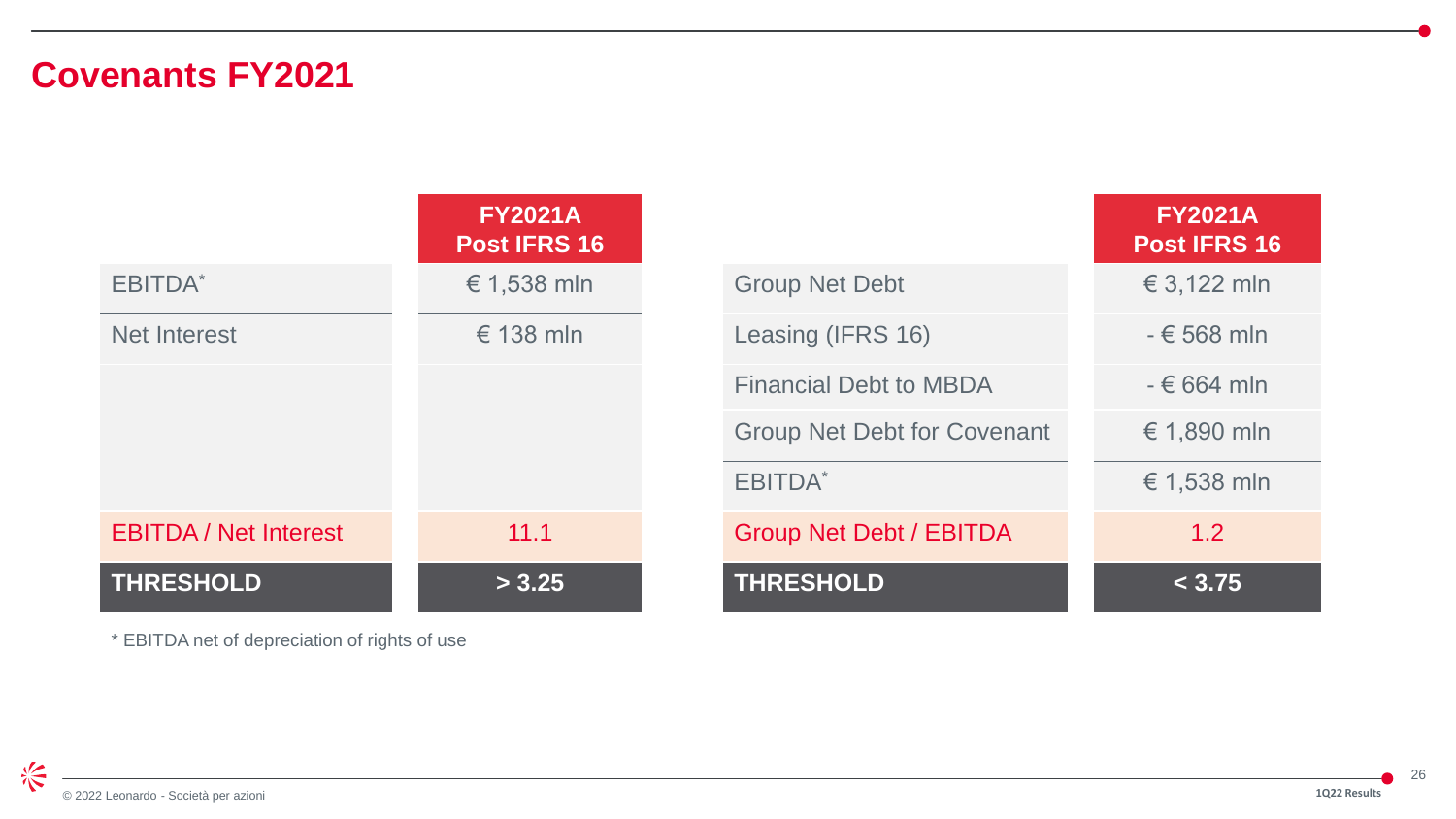### **SAFE HARBOR STATEMENT**

NOTE: Some of the statements included in this document are not historical facts but rather statements of future expectations, also related to future economic and financial performance, to be considered forward-looking statements. These forward-looking statements are based on Company's views and assumptions as of the date of the statements and involve known and unknown risks and uncertainties that could cause actual results, performance or events to differ materially from those expressed or implied in such statements. Given these uncertainties, you should not rely on forward-looking statements.

The following factors could affect our forward-looking statements: the ability to obtain or the timing of obtaining future government awards; the availability of government funding and customer requirements both domestically and internationally; changes in government or customer priorities due to programme reviews or revisions to strategic objectives (including changes in priorities to respond to terrorist threats or to improve homeland security); difficulties in developing and producing operationally advanced technology systems; the competitive environment; economic business and political conditions domestically and internationally; programme performance and the timing of contract payments; the timing and customer acceptance of product deliveries and launches; our ability to achieve or realise savings for our customers or ourselves through our global cost-cutting programme and other financial management programmes; and the outcome of contingencies (including completion of any acquisitions and divestitures, litigation and environmental remediation efforts).

These are only some of the numerous factors that may affect the forward-looking statements contained in this document.

The Company undertakes no obligation to revise or update forward-looking statements as a result of new information since these statements may no longer be accurate or timely.